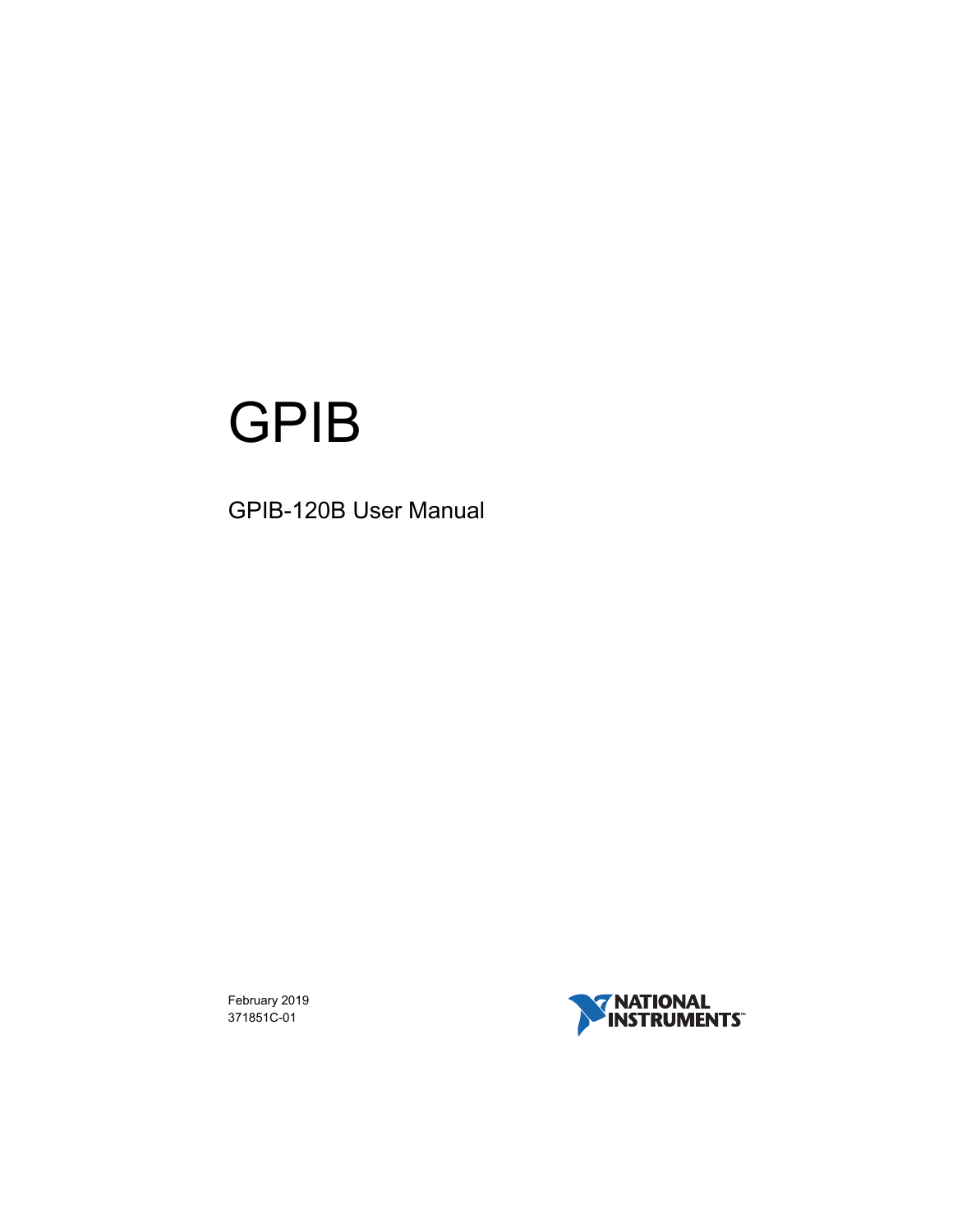#### Worldwide Technical Support and Product Information [ni.com](http://ni.com)

#### Worldwide Offices

Visit [ni.com/niglobal](http://ni.com/niglobal) to access the branch office websites, which provide up-to-date contact information, support phone numbers, email addresses, and current events.

#### National Instruments Corporate Headquarters

11500 North Mopac Expressway Austin, Texas 78759-3504 USA Tel: 512 683 0100

For further support information, refer to the *[NI Services](#page-31-0)* appendix. To comment on NI documentation, refer to the NI website at  $n$ i.com/info and enter the Info Code feedback.

© 1999–2019 National Instruments. All rights reserved.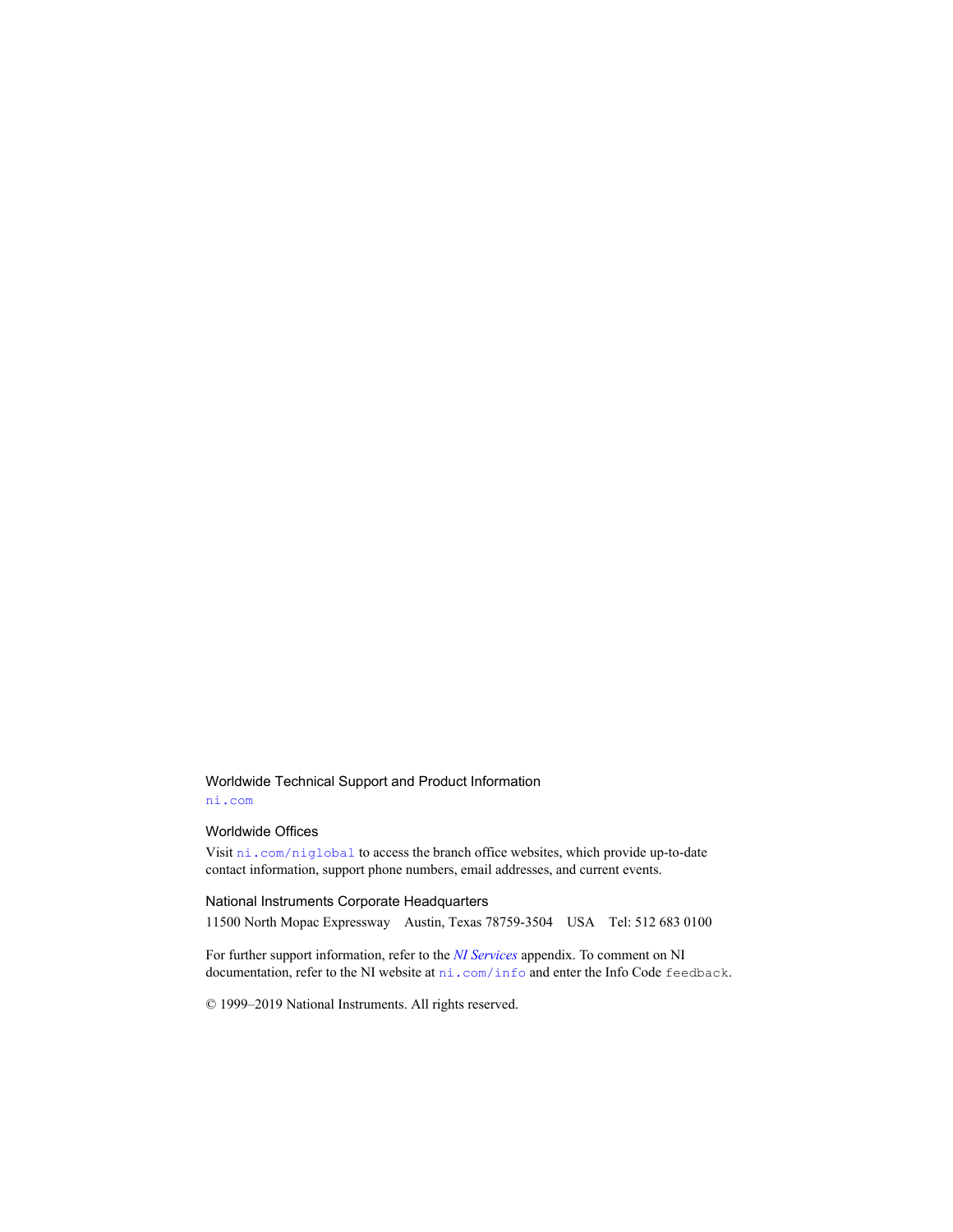#### Limited Warranty

This document is provided 'as is' and is subject to being changed, without notice, in future editions. For the latest version,<br>refer to ni. .com/manua1s. NI reviews this document carefully for technical accuracy; however, SHALL NOT BE LIABLE FOR ANY ERRORS.

NI warrants that its hardware products will be free of defects in materials and workmanship that cause the product to fail to substantially conform to the applicable NI published specifications for one (1) year from the date of invoice.

For a period of ninety (90) days from the date of invoice, NI warrants that (i) its software products will perform substantially in accordance with the applicable documentation provided with the software and (ii) the software media will be free from defects in materials and workmanship.

If NI receives notice of a defect or non-conformance during the applicable warranty period, NI will, in its discretion: (i) repair or replace the affected product, or (ii) refund the fees paid for the affected product. Repaired or replaced Hardware will be warranted for the remainder of the original warranty period or ninety (90) days, whichever is longer. If NI elects to repair or replace the product, NI may use new or refurbished parts or products that are equivalent to new in performance and reliability and are at least functionally equivalent to the original part or product.

You must obtain an RMA number from NI before returning any product to NI. NI reserves the right to charge a fee for examining and testing Hardware not covered by the Limited Warranty.

This Limited Warranty does not apply if the defect of the product resulted from improper or inadequate maintenance,<br>installation, repair, or calibration (performed by a party other than NI); unauthorized modification; impr use of an improper hardware or software key; improper use or operation outside of the specification for the product; improper voltages; accident, abuse, or neglect; or a hazard such as lightning, flood, or other act of nature.

THE REMEDIES SET FORTH ABOVE ARE EXCLUSIVE AND THE CUSTOMER'S SOLE REMEDIES, AND SHALL APPLY EVEN IF SUCH REMEDIES FAIL OF THEIR ESSENTIAL PURPOSE.

EXCEPT AS EXPRESSLY SET FORTH HEREIN, PRODUCTS ARE PROVIDED "AS IS" WITHOUT WARRANTY OF ANY KIND AND NI DISCLAIMS ALL WARRANTIES, EXPRESSED OR IMPLIED, WITH RESPECT TO THE PRODUCTS, INCLUDING ANY IMPLIED WARRANTIES OF MERCHANTABILITY, FITNESS FOR A PARTICULAR PURPOSE, TITLE OR NON-INFRINGEMENT, AND ANY WARRANTIES THAT MAY ARISE FROM USAGE OF TRADE OR COURSE OF DEALING. NI DOES NOT WARRANT, GUARANTEE, OR MAKE ANY REPRESENTATIONS REGARDING THE USE OF OR THE RESULTS OF THE USE OF THE PRODUCTS IN TERMS OF CORRECTNESS, ACCURACY, RELIABILITY, OR OTHERWISE. NI DOES NOT WARRANT THAT THE OPERATION OF THE PRODUCTS WILL BE UNINTERRUPTED OR ERROR FREE.

In the event that you and NI have a separate signed written agreement with warranty terms covering the products, then the warranty terms in the separate agreement shall control.

#### **Copyright**

Under the copyright laws, this publication may not be reproduced or transmitted in any form, electronic or mechanical, including photocopying, recording, storing in an information retrieval system, or translating, in whole or in part, without the prior written consent of National Instruments Corporation.

National Instruments respects the intellectual property of others, and we ask our users to do the same. NI software is protected by copyright and other intellectual property laws. Where NI software may be used to reproduce software or other materials belonging to others, you may use NI software only to reproduce materials that you may reproduce in accordance with the terms of any applicable license or other legal restriction.

#### End-User License Agreements and Third-Party Legal Notices

You can find end-user license agreements (EULAs) and third-party legal notices in the following locations:

- Notices are located in the <National Instruments>\ Legal Information and <National Instruments> **directories**
- EULAs are located in the <National Instruments>\Shared\MDF\Legal\license directory.
- Review <National Instruments>\\_Legal Information.txt for information on including legal information in installers built with NI products.

#### U.S. Government Restricted Rights

If you are an agency, department, or other entity of the United States Government ("Government"), the use, duplication, reproduction, release, modification, disclosure or transfer of the technical data included in this manual is governed by the Restricted Rights provisions under Federal Acquisition Regulation 52.227-14 for civilian agencies and Defense Federal Acquisition Regulation Supplement Section 252.227-7014 and 252.227-7015 for military agencies.

#### **Trademarks**

Refer to the *NI Trademarks and Logo Guidelines* at ni.com/trademarks for more information on NI trademarks.

ARM, Keil, and µVision are trademarks or registered of ARM Ltd or its subsidiaries.

LEGO, the LEGO logo, WEDO, and MINDSTORMS are trademarks of the LEGO Group.

TETRIX by Pitsco is a trademark of Pitsco, Inc.

FIELDBUS FOUNDATION™ and FOUNDATION™ are trademarks of the Fieldbus Foundation.

EtherCAT® is a registered trademark of and licensed by Beckhoff Automation GmbH.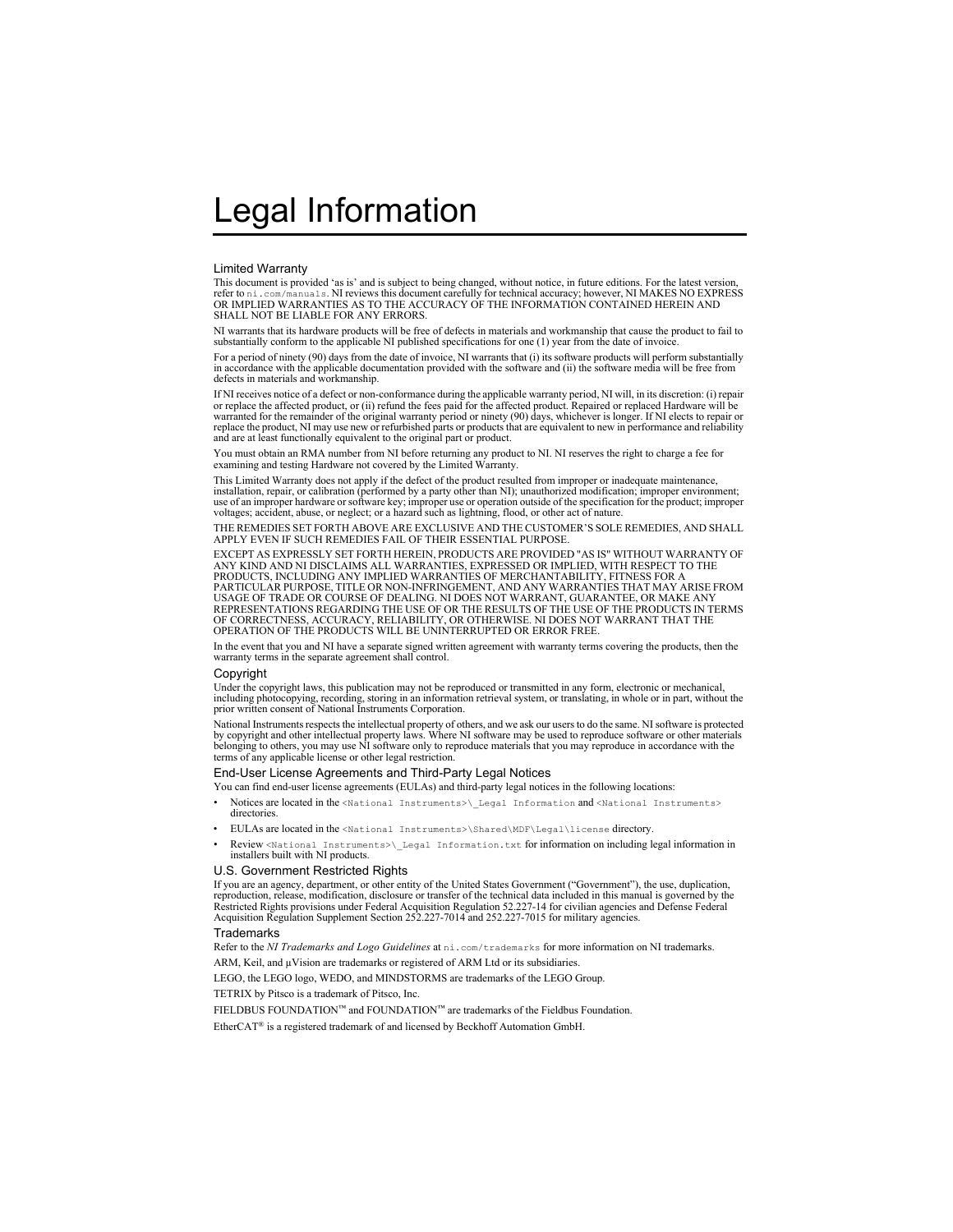CANopen® is a registered Community Trademark of CAN in Automation e.V.

DeviceNet™ and EtherNet/IP™ are trademarks of ODVA.

Go!, SensorDAO, and Vernier are registered trademarks of Vernier Software & Technology. Vernier Software & Technology and vernier.com are trademarks or trade dress.

Xilinx is the registered trademark of Xilinx, Inc.

Taptite and Trilobular are registered trademarks of Research Engineering & Manufacturing Inc.

FireWire® is the registered trademark of Apple Inc.

Linux<sup>®</sup> is the registered trademark of Linus Torvalds in the U.S. and other countries.

Handle Graphics®, MATLAB®, Simulink®, Stateflow®, and xPC TargetBox® are registered trademarks, and Simulink Coder™, TargetBox™, and Target Language Compiler™ are trademarks of The MathWorks, Inc.

Tektronix®, Tek, and Tektronix, Enabling Technology are registered trademarks of Tektronix, Inc.

The Bluetooth® word mark is a registered trademark owned by the Bluetooth SIG, Inc.

The ExpressCard™ word mark and logos are owned by PCMCIA and any use of such marks by National Instruments is under license.

The mark LabWindows is used under a license from Microsoft Corporation. Windows is a registered trademark of Microsoft Corporation in the United States and other countries.

Other product and company names mentioned herein are trademarks or trade names of their respective companies.

Members of the National Instruments Alliance Partner Program are business entities independent from NI and have no agency, partnership, or joint-venture relationship with NI.

#### **Patents**

For patents covering NI products/technology, refer to the appropriate location: **Help»Patents** in your software, the patents.txt file on your media, or the *National Instruments Patent Notice* at ni.com/patents.

#### Export Compliance Information

Refer to the *Export Compliance Information* at ni.com/legal/export-compliance for the NI global trade compliance policy and how to obtain relevant HTS codes, ECCNs, and other import/export data.

#### WARNING REGARDING USE OF NATIONAL INSTRUMENTS PRODUCTS

YOU ARE ULTIMATELY RESPONSIBLE FOR VERIFYING AND VALIDATING THE SUITABILITY AND RELIABILITY OF THE PRODUCTS WHENEVER THE PRODUCTS ARE INCORPORATED IN YOUR SYSTEM OR APPLICATION, INCLUDING THE APPROPRIATE DESIGN, PROCESS, AND SAFETY LEVEL OF SUCH SYSTEM OR APPLICATION.

PRODUCTS ARE NOT DESIGNED, MANUFACTURED, OR TESTED FOR USE IN LIFE OR SAFETY CRITICAL SYSTEMS, HAZARDOUS ENVIRONMENTS OR ANY OTHER ENVIRONMENTS REQUIRING FAIL-SAFE PERFORMANCE, INCLUDING IN THE OPERATION OF NUCLEAR FACILITIES; AIRCRAFT NAVIGATION; AIR TRAFFIC CONTROL SYSTEMS; LIFE SAVING OR LIFE SUSTAINING SYSTEMS OR SUCH OTHER MEDICAL DEVICES; OR ANY OTHER APPLICATION IN WHICH THE FAILURE OF THE PRODUCT OR SERVICE COULD LEAD TO DEATH, PERSONAL INJURY, SEVERE PROPERTY DAMAGE OR ENVIRONMENTAL HARM<br>(COLLECTIVELY, "HIGH-RISK USES"). FURTHER, PRUDENT STEPS MUST BE TAKEN TO PROTECT AGAINST FAILURES, INCLUDING PROVIDING BACK-UP AND SHUT-DOWN MECHANISMS. NI EXPRESSLY DISCLAIMS ANY EXPRESS OR IMPLIED WARRANTY OF FITNESS OF THE PRODUCTS OR SERVICES FOR HIGH-RISK **USES**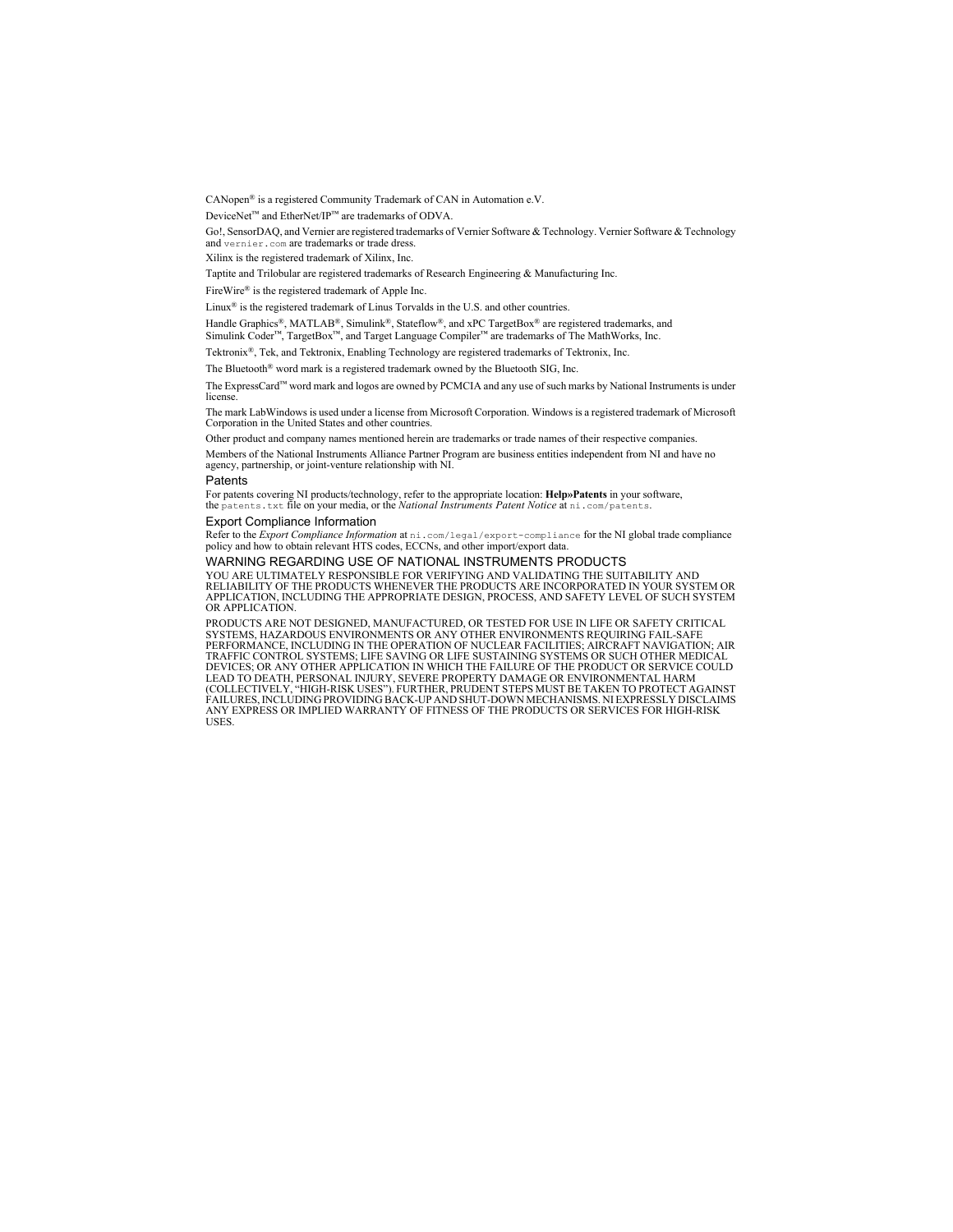# Compliance

# Electromagnetic Compatibility Information

This hardware has been tested and found to comply with the applicable regulatory requirements and limits for electromagnetic compatibility (EMC) as indicated in the hardware's Declaration of Conformity (DoC)<sup>1</sup>. These requirements and limits are designed to provide reasonable protection against harmful interference when the hardware is operated in the intended electromagnetic environment. In special cases, for example when either highly sensitive or noisy hardware is being used in close proximity, additional mitigation measures may have to be employed to minimize the potential for electromagnetic interference.

While this hardware is compliant with the applicable regulatory EMC requirements, there is no guarantee that interference will not occur in a particular installation. To minimize the potential for the hardware to cause interference to radio and television reception or to experience unacceptable performance degradation, install and use this hardware in strict accordance with the instructions in the hardware documentation and the DoC1.

If this hardware does cause interference with licensed radio communications services or other nearby electronics, which can be determined by turning the hardware off and on, you are encouraged to try to correct the interference by one or more of the following measures:

- Reorient the antenna of the receiver (the device suffering interference).
- Relocate the transmitter (the device generating interference) with respect to the receiver.
- Plug the transmitter into a different outlet so that the transmitter and the receiver are on different branch circuits.

Some hardware may require the use of a metal, shielded enclosure (windowless version) to meet the EMC requirements for special EMC environments such as, for marine use or in heavy industrial areas. Refer to the hardware's user documentation and the  $DoC<sup>1</sup>$  for product installation requirements.

When the hardware is connected to a test object or to test leads, the system may become more sensitive to disturbances or may cause interference in the local electromagnetic environment.

Operation of this hardware in a residential area is likely to cause harmful interference. Users are required to correct the interference at their own expense or cease operation of the hardware.

Changes or modifications not expressly approved by National Instruments could void the user's right to operate the hardware under the local regulatory rules.

<sup>1</sup> The Declaration of Conformity (DoC) contains important EMC compliance information and instructions for the user or installer. To obtain the DoC for this product, visit ni.com/certification, search by model number or product line, and click the appropriate link in the Certification column.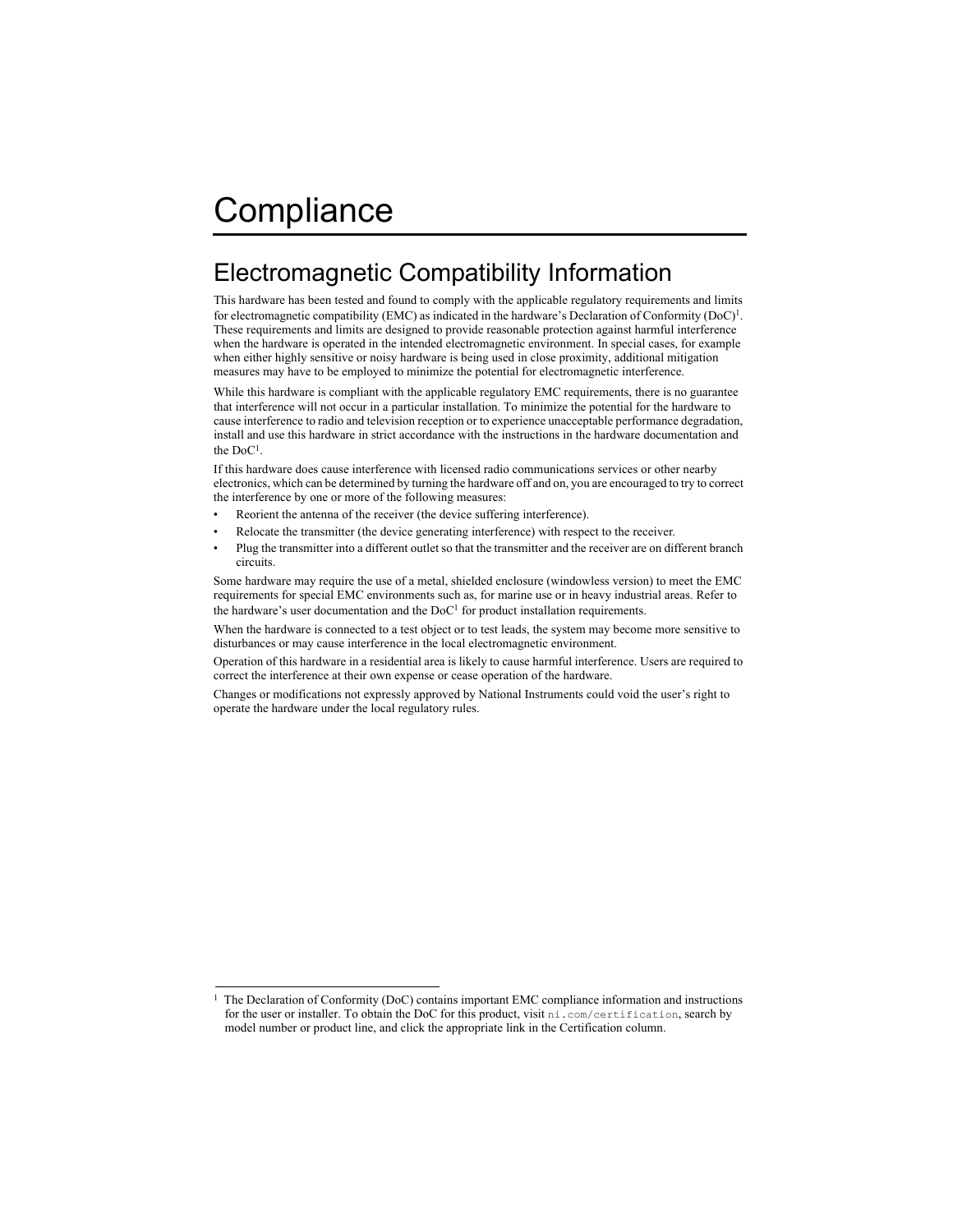# **Contents**

#### **About This Manual**

#### Chapter 1 Introduction

| . |  |
|---|--|
|   |  |
|   |  |
|   |  |
|   |  |

#### Chapter 2 Hardware Overview

| $2 - 1$ |
|---------|
|         |
|         |
|         |
|         |
| $2 - 2$ |
|         |
| $2 - 2$ |
|         |
|         |
| $2 - 3$ |
|         |
| $2 - 4$ |
|         |

#### Chapter 3

| Configuring and Using Your Hardware |  |
|-------------------------------------|--|
|                                     |  |

#### Appendix A **GPIB Basics**

#### Appendix B Multiline Interface Messages

Appendix C Specifications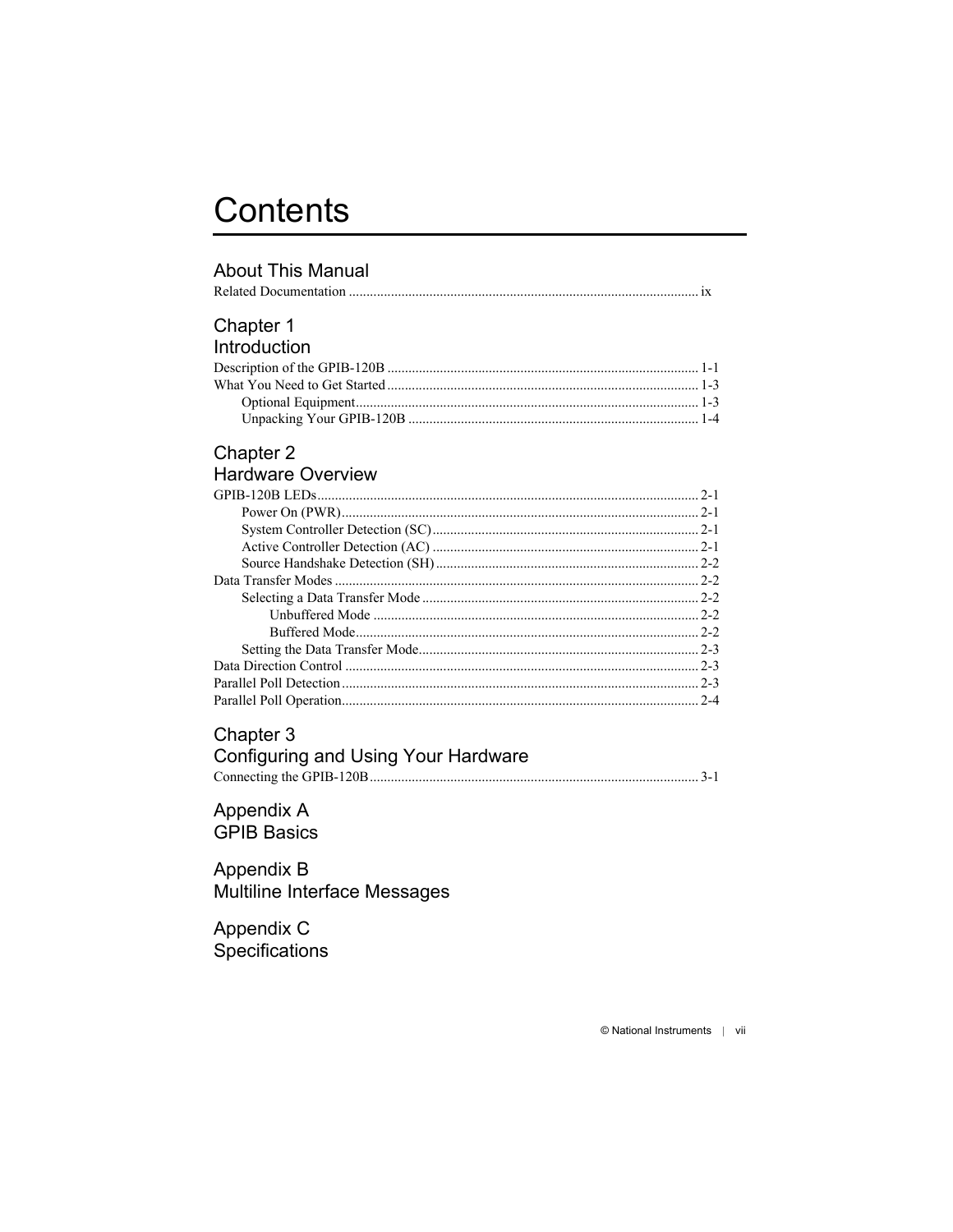Contents

#### [Appendix D](#page-31-1) [NI Services](#page-31-2)

[Index](#page-33-0)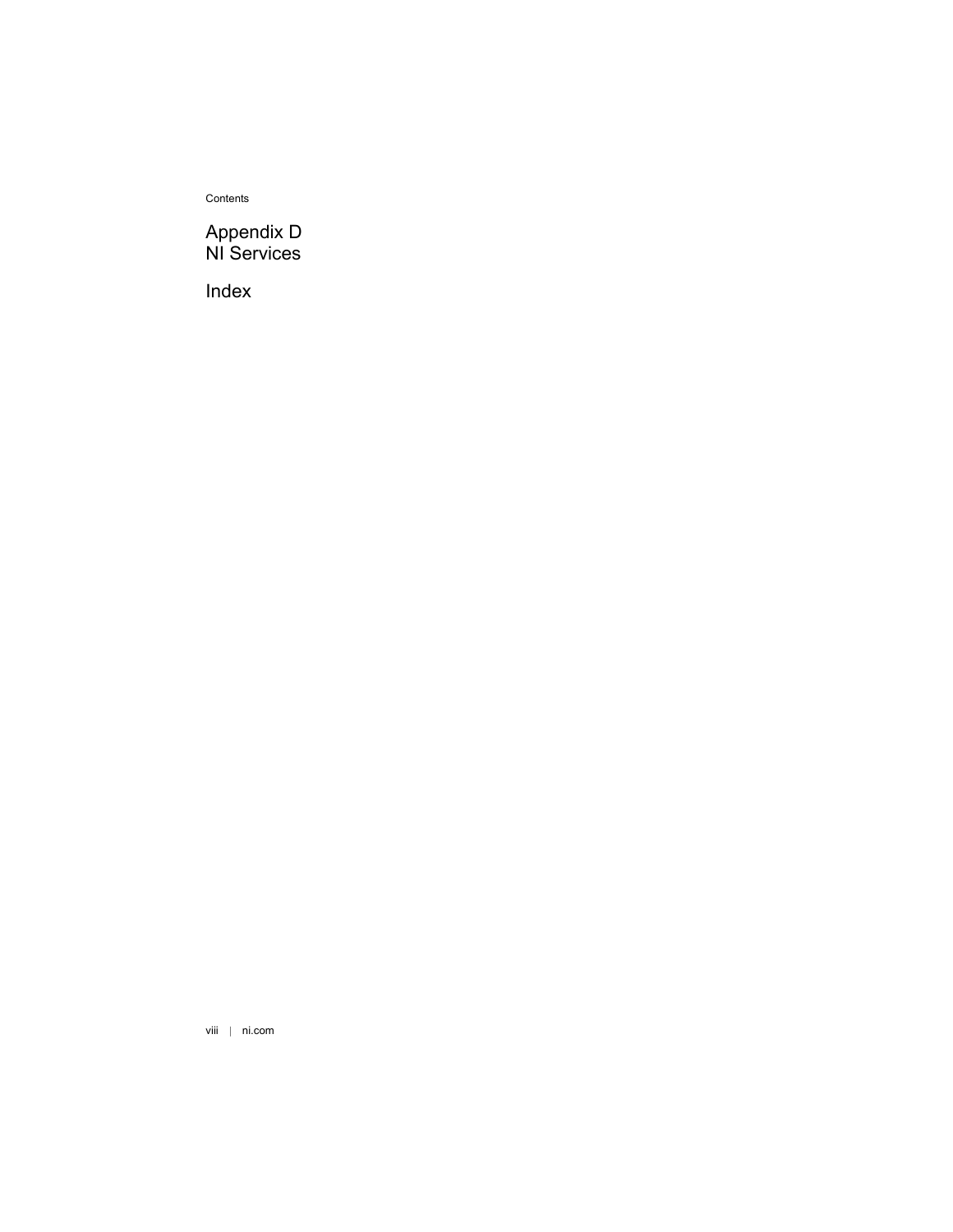<span id="page-7-0"></span>This manual describes how to install, configure, and operate the National Instruments GPIB-120B.

# <span id="page-7-2"></span><span id="page-7-1"></span>Related Documentation

The following documents contain information that you may find helpful as you read this manual:

- ANSI/IEEE Standard 488.1-1987, *IEEE Standard Digital Interface for Programmable Instrumentation*
- ANSI/IEEE Standard 488.2-1992, *IEEE Standard Codes, Formats, Protocols, and Common Command*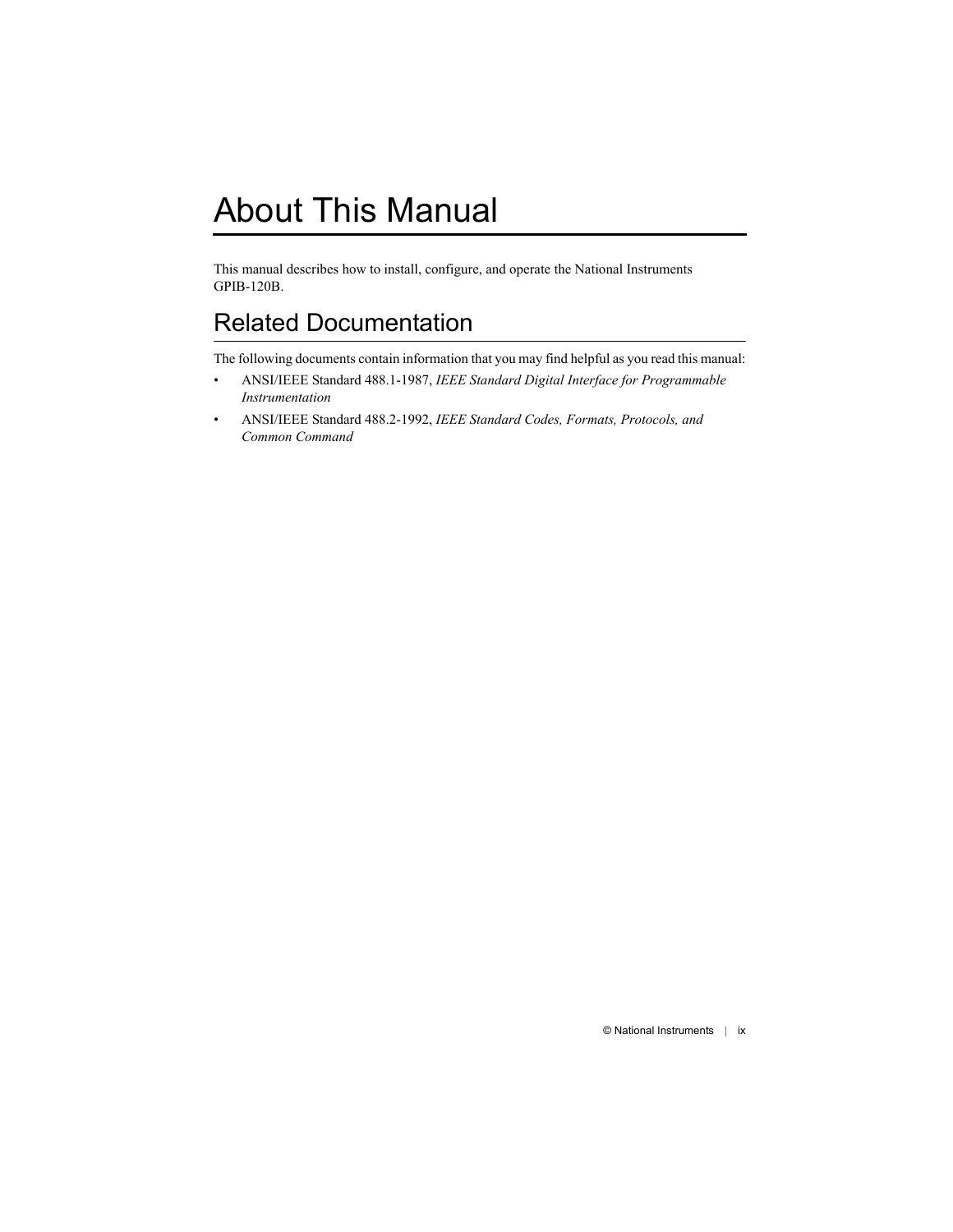# <span id="page-8-1"></span>Introduction

This chapter contains a description of the GPIB-120B, lists what you need to get started and optional equipment you can order, and explains how to unpack the GPIB-120B.

# <span id="page-8-2"></span>Description of the GPIB-120B

The GPIB-120B is a high-speed bus isolator/expander with the following features:

- It is transparent to user software.
- It electrically isolates two GPIB systems from each other and from the power supply.
- It expands the GPIB to interface up to 28 devices.
- It extends the GPIB by effectively doubling the 20 m cable limit.
- It has optional rack or DIN rail mount hardware accessories.

The high-speed GPIB-120B bus isolator/expander connects two GPIB (IEEE 488) bus systems in a functionally transparent manner.

The two bus systems are electrically isolated from each other. The two bus systems are also isolated from the power supply. Isolation is maintained up to 2500 VDC (withstand 5 s). Isolating an instrument or group of instruments from an IEEE 488 bus Controller can eliminate ground loop noise and induced common-mode noise, which may cause measurement problems in both analog and digital systems. The two isolated bus systems are physically separate, as shown in Figure [1-1;](#page-8-3) however, the devices logically appear to be on the same bus, as shown in Figure [1-2.](#page-9-0)

<span id="page-8-3"></span>

<span id="page-8-5"></span>

<span id="page-8-4"></span><span id="page-8-0"></span>1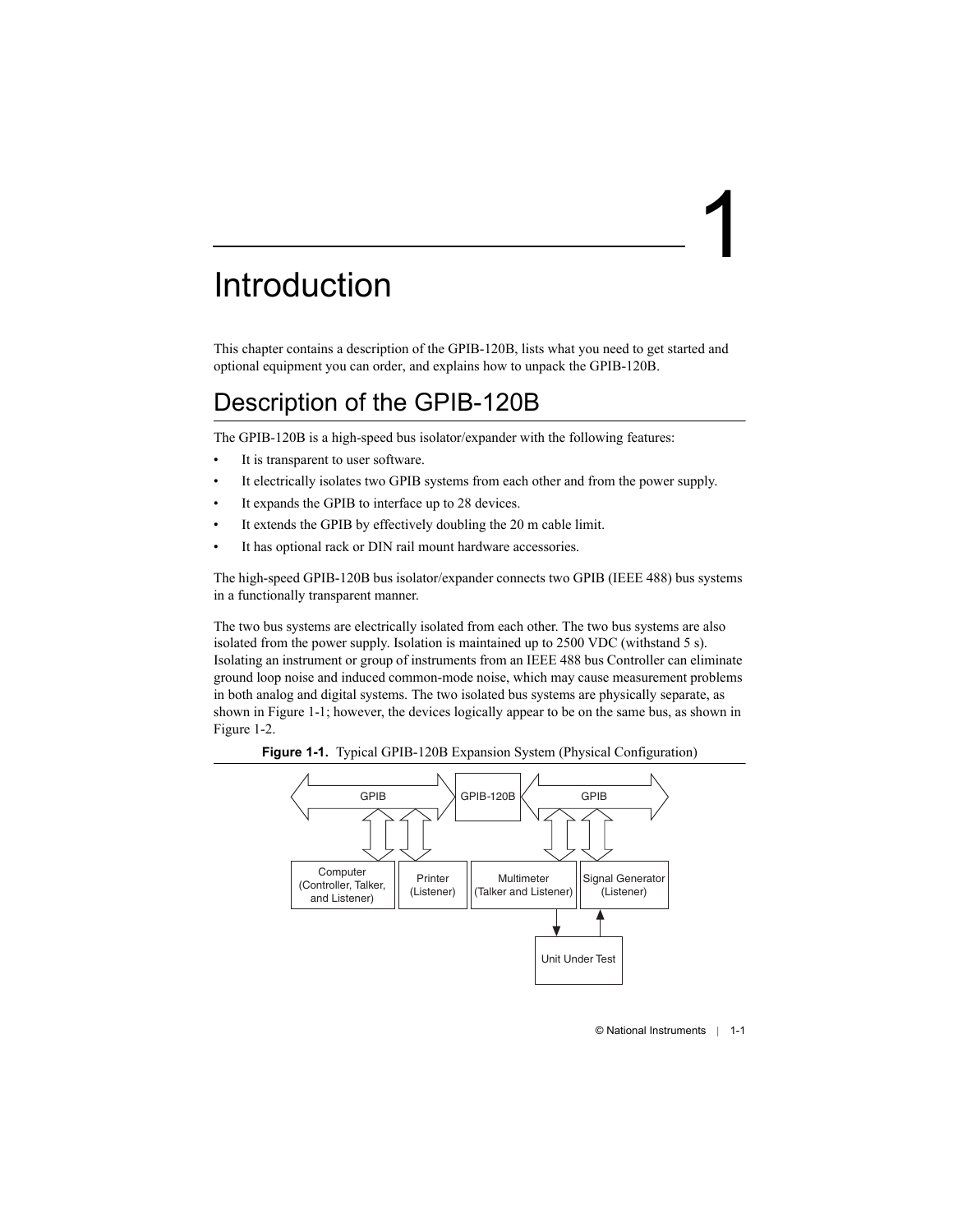<span id="page-9-1"></span>

<span id="page-9-0"></span>**Figure 1-2.** Typical GPIB-120B Expansion System (Logical Configuration)

With the GPIB-120B, you can overcome the following two configuration restrictions imposed by the ANSI/IEEE Standard 488.1-1987:

- An electrical loading limit of 15 devices per contiguous bus.
- A cable length limit of 20 m total per contiguous bus or 2 m multiplied by the number of devices on the bus, whichever is smaller.

With each GPIB-120B, you can add up to 14 additional devices to the bus. The GPIB-120B appears as a device load on each side of the expansion; therefore, one GPIB-120B increases the maximum load limit from 15 devices to 28 devices. The cable length limit for the system is also increased an additional 4 m to 20 m, depending on the number of devices on that side of the expansion.

All signal expansion is bidirectional, meaning that Controllers, Talkers, and Listeners can be on either side of the expander. The GPIB-120B light-emitting diodes (LEDs) indicate the location of the System Controller, Active Controller, and Source Handshaker, with respect to the two sides of the expansion.

Because the GPIB-120B is a functionally transparent expander, the same GPIB communications and control programs that work with an unexpanded system can work unmodified with an expanded system.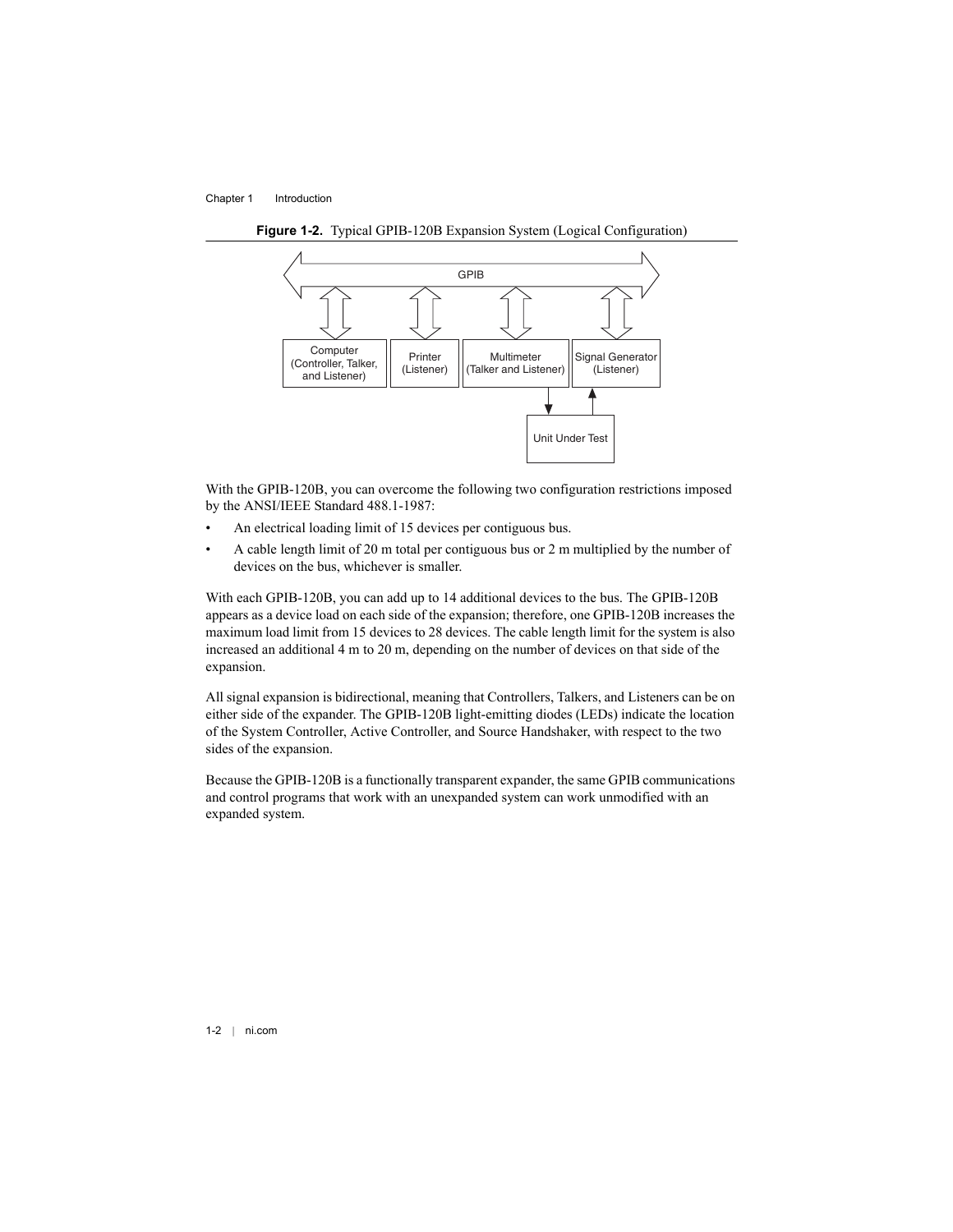# <span id="page-10-0"></span>What You Need to Get Started

- \* GPIB-120B
- \* 10–18 VDC 9 W power supply
- \* Standard GPIB cables to connect both sides of the GPIB-120B to buses on either side

# <span id="page-10-1"></span>Optional Equipment

Contact National Instruments to order any of the following optional equipment.

<span id="page-10-2"></span>• Rack-mount kit (part number 194906-01, shown in Figur[e 1-3\)](#page-10-2)

<span id="page-10-5"></span><span id="page-10-4"></span><span id="page-10-3"></span>

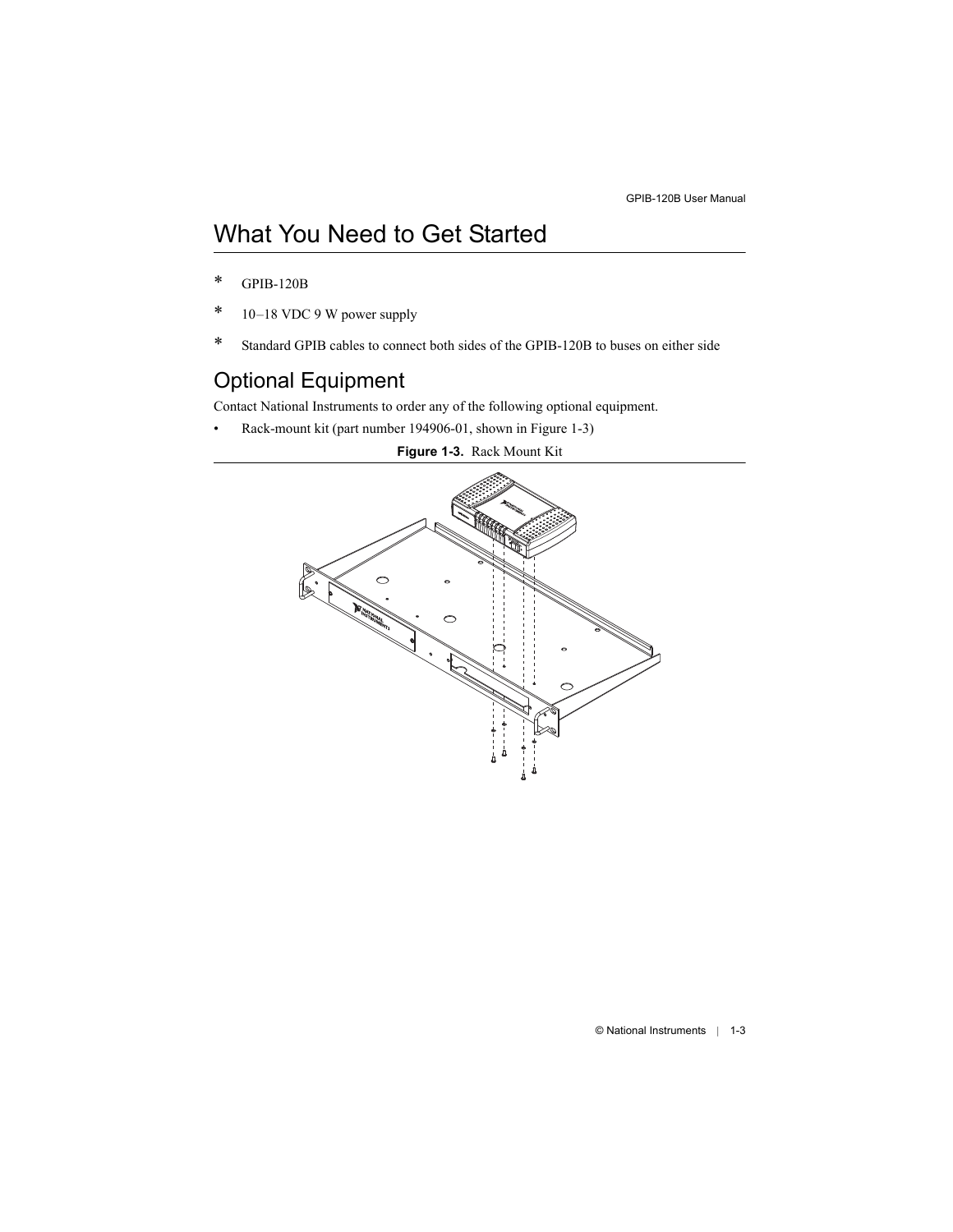<span id="page-11-1"></span>• DIN rail mount kit (part number 779689-01, shown in Figur[e 1-4\)](#page-11-1)

<span id="page-11-3"></span>

<span id="page-11-2"></span>**Figure 1-4.** DIN Rail Mount Kit

- Shielded GPIB cables<sup>1</sup>
	- Type X2 double-shielded GPIB cables (1 m, 2 m, or 4 m)

## <span id="page-11-0"></span>Unpacking Your GPIB-120B

Follow these steps when unpacking your GPIB-120B.

- 1. Verify that the package you received contains the following:
	- GPIB-120B Isolator/Expander
	- 12 VDC power supply
	- Power cord appropriate for your location
- 2. Inspect the shipping container and contents for damage. If the container is damaged, and the damage appears to have been caused in shipment, file a claim with the carrier. If the equipment is damaged, do not attempt to operate it. Contact National Instruments for instructions. Retain the shipping material for possible inspection by carrier or reshipment of the equipment.
- 3. Verify that the voltage you will be using is in the input range of your power adapter. The GPIB-120B ships with a power adapter capable of working with an input AC voltage between 100 V and 240 V. This adapter provides 12 VDC to the GPIB-120B. This adapter can be replaced as long as the replacement provides the GPIB-120B with a DC voltage between 10 VDC and 18 VDC and has appropriate safety certification marks for country of use. Refer to Appendix [C,](#page-25-0) *[Specifications](#page-25-1)*, for more information.

 $1$  To meet FCC emission limits for this Class A device, you must use a shielded GPIB cable. Operating this equipment with a nonshielded cable may cause interference to radio and television reception in commercial areas.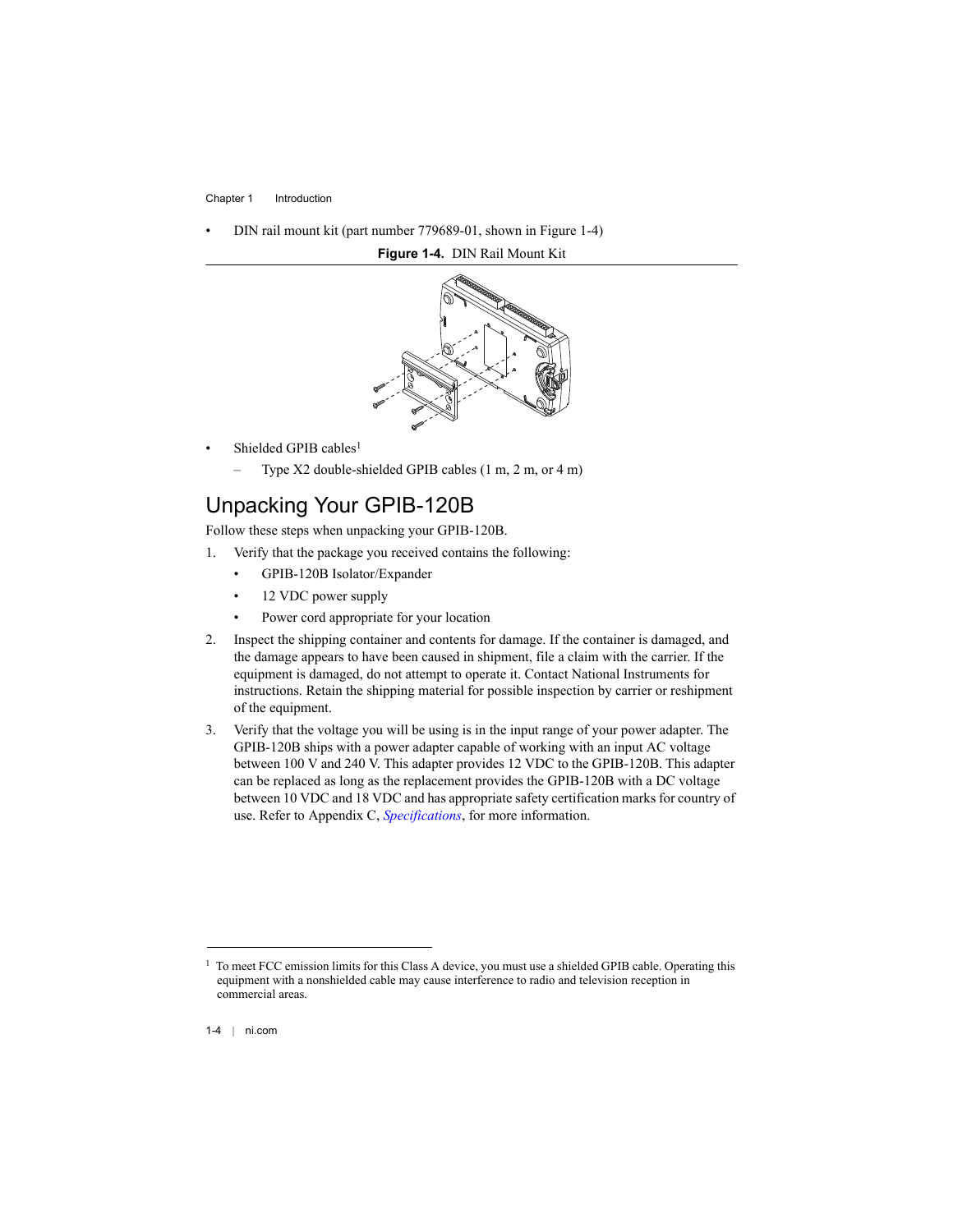# <span id="page-12-8"></span><span id="page-12-1"></span>Hardware Overview

This chapter describes your GPIB isolator/expander.

# <span id="page-12-2"></span>GPIB-120B LEDs

The GPIB-120B has seven light-emitting diodes (LEDs). The POWER LED on the left side of the isolator/expander is lit whenever you power on the GPIB-120B.

For each bus, an LED indicates the status of the System Controller, Active Controller, or Source Handshake state, as shown in Figure [2-1.](#page-12-6) LEDs associated with Bus A are green, while those associated with Bus B are amber.

<span id="page-12-13"></span><span id="page-12-12"></span><span id="page-12-11"></span>

<span id="page-12-6"></span>

# <span id="page-12-3"></span>Power On (PWR)

When you power on the GPIB-120B, all circuitry is cleared to an initialized state. The isolation/expansion system is fully operational when you power on the GPIB-120B and your instruments are connected. Where there is GPIB activity, keep at least two-thirds of the devices on both buses powered on.

# <span id="page-12-4"></span>System Controller Detection (SC)

After you power on, Bus A and Bus B System Controller states are false. If a GPIB device on Bus A asserts IFC or REN, the Bus A System Controller state becomes true, and the Bus B System Controller state becomes false.

If a GPIB device on Bus B asserts IFC or REN, the Bus B System Controller state becomes true and the Bus A System Controller state becomes false.

# <span id="page-12-9"></span><span id="page-12-5"></span>Active Controller Detection (AC)

After you power on, Bus A and Bus B Active Controller states are false. If a GPIB device on Bus A asserts ATN, the Bus A Active Controller state becomes true and the Bus B Active Controller state becomes false.

<span id="page-12-10"></span><span id="page-12-7"></span><span id="page-12-0"></span>2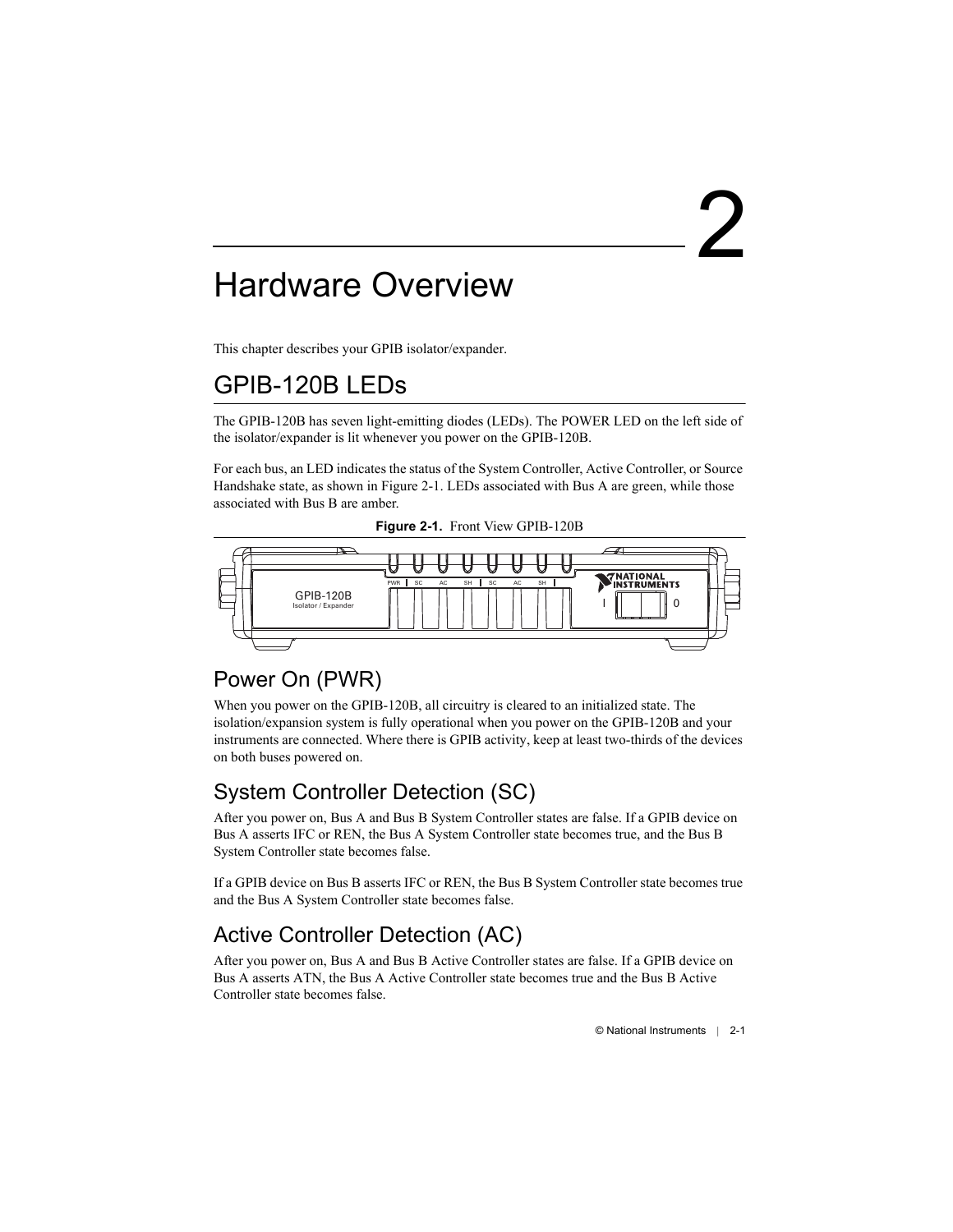<span id="page-13-8"></span>If a GPIB device on Bus B asserts ATN, the Bus B Active Controller state becomes true and the Bus A Active Controller state becomes false.

## <span id="page-13-0"></span>Source Handshake Detection (SH)

A device is considered a source handshaker if it is an active Controller sourcing command bytes or if it is a Talker sourcing data bytes.

After you power on, Bus A and Bus B Source Handshake states are false.

If a GPIB device on Bus A asserts DAV, the Bus A Source Handshake state becomes true and the Bus B Source Handshake state becomes false.

If a GPIB device on Bus B asserts DAV, the Bus B Source Handshake state becomes true and the Bus A Source Handshake state becomes false.

# <span id="page-13-5"></span><span id="page-13-1"></span>Data Transfer Modes

The GPIB-120B isolator/expander has two data transfer modes—unbuffered mode and buffered mode. The data transfer mode determines how data is transmitted across the expansion. The switch on the back of the GPIB-120B sets the GPIB isolator/expander operation mode. The default switch setting is for unbuffered transfer mode.

## <span id="page-13-2"></span>Selecting a Data Transfer Mode

To select a data transfer mode, refer to the following descriptions of each mode.

### <span id="page-13-7"></span><span id="page-13-3"></span>Unbuffered Mode

In unbuffered mode, each data byte is transmitted using the GPIB double-interlocked handshaking protocol. For long data streams, transfers are slower than transfers using buffered mode. However, the GPIB isolator/expander is transparent in unbuffered mode.

### <span id="page-13-6"></span><span id="page-13-4"></span>Buffered Mode

In buffered mode, the GPIB isolator/expander uses FIFO (first-in-first-out) buffers to buffer data between the remote and local sides of the isolation barrier. For long data streams, the data throughput is much higher than with unbuffered mode.

However, a few applications may not operate properly in buffered mode. For example, a GPIB device on the local side of the isolator/expander is addressed to talk, another device on the remote side is addressed to listen. When the Talker sources data bytes, the GPIB isolator/expander accepts the data bytes and stores them in a FIFO buffer. At the same time, the GPIB isolator/expander reads data from the FIFO buffer and sources data bytes to the Listener. If the FIFO buffer contains data, the number of bytes sourced by the Talker differs from the number of bytes accepted by the Listener. Therefore, there could be situations in which the talker will assume the listener has accepted data which the listener has not yet received because it is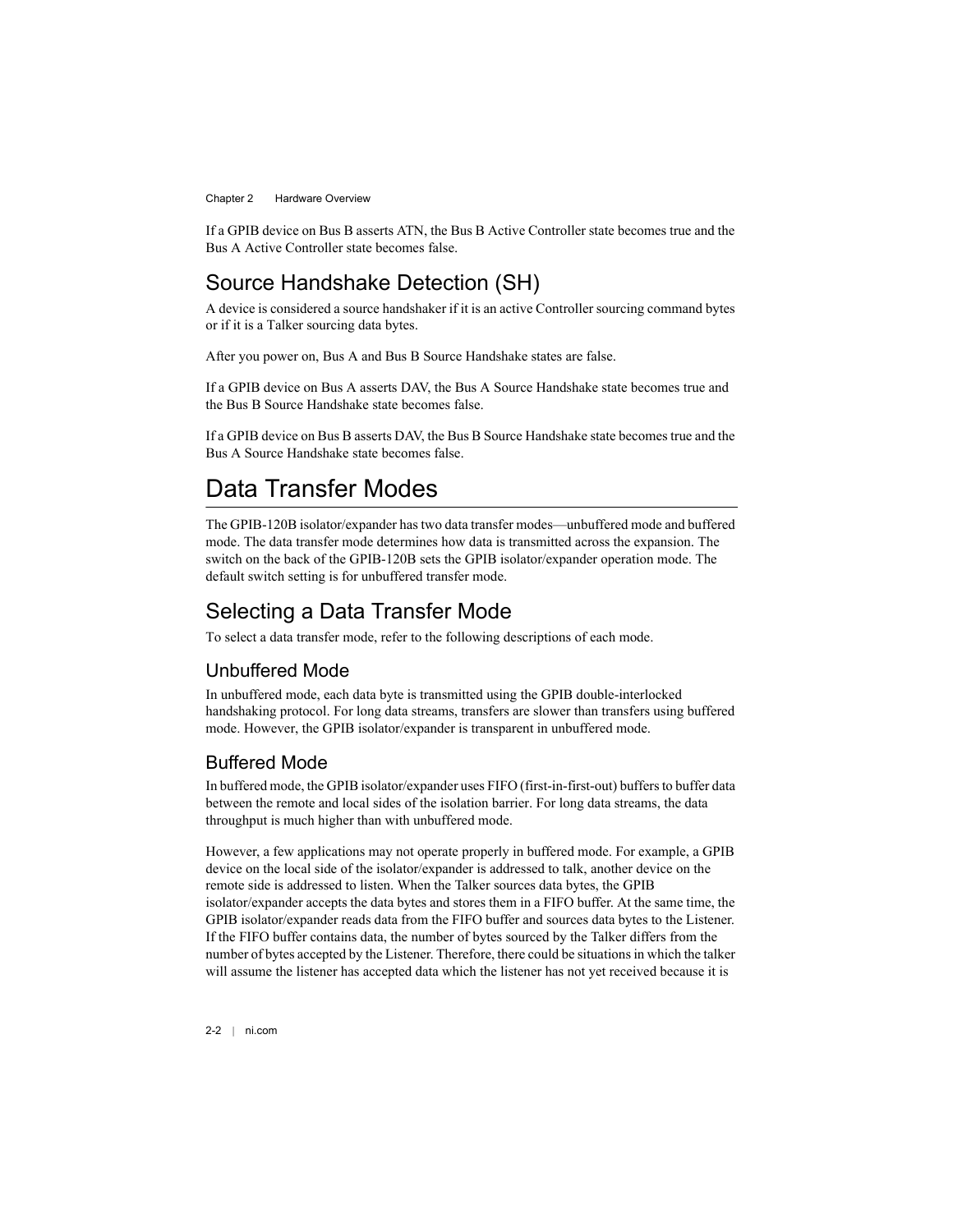still in the FIFO buffer. If this situation is unacceptable for your application, you must use unbuffered mode, in which the 3-wire interlocked behavior of GPIB is maintained.

Buffered mode applies only to data transfers. GPIB command bytes are not stored in the FIFO buffers; they are transmitted using the GPIB double-interlocked handshaking protocol.

# <span id="page-14-4"></span><span id="page-14-0"></span>Setting the Data Transfer Mode

<span id="page-14-3"></span>To use buffered mode, set the switch to the ON position, as shown in Figur[e 2-2.](#page-14-3) To use unbuffered mode, set the switch to the OFF position.

**Figure 2-2.** Switch Setting for Buffered Mode

<span id="page-14-7"></span><span id="page-14-6"></span><span id="page-14-5"></span>



**Note** The switch to select buffered or unbuffered mode is recessed to avoid unintentional toggling during operation of the GPIB-120B. Flipping the switch may require a flathead screwdriver or similar tool.

Verify that the switch on your GPIB isolator/expander is in the desired position before powering on the unit.

# <span id="page-14-1"></span>Data Direction Control

Bus B sends the data lines to Bus A if the Bus B Source Handshake state is true or if a Controller on Bus A is conducting a parallel poll.

Bus A sends the data lines to Bus B if the Bus A Source Handshake state is true or if a Controller on Bus B is conducting a parallel poll.

# <span id="page-14-8"></span><span id="page-14-2"></span>Parallel Poll Detection

Controllers can conduct parallel polls on Bus A or Bus B, and devices on both Bus A and Bus B can respond to parallel polls.

If a Controller on Bus A conducts a parallel poll, the parallel poll detection circuitry on side B conducts a parallel poll on Bus B. The parallel poll result is driven on the data lines of Bus A.

If a Controller on Bus B conducts a parallel poll, the parallel poll detection circuitry on side A conducts a parallel poll on Bus A. The parallel poll result is driven on the data lines of Bus B.

Refer to the *[Parallel Poll Operation](#page-15-0)* section in this chapter for important information about conducting parallel polls with the GPIB-120B.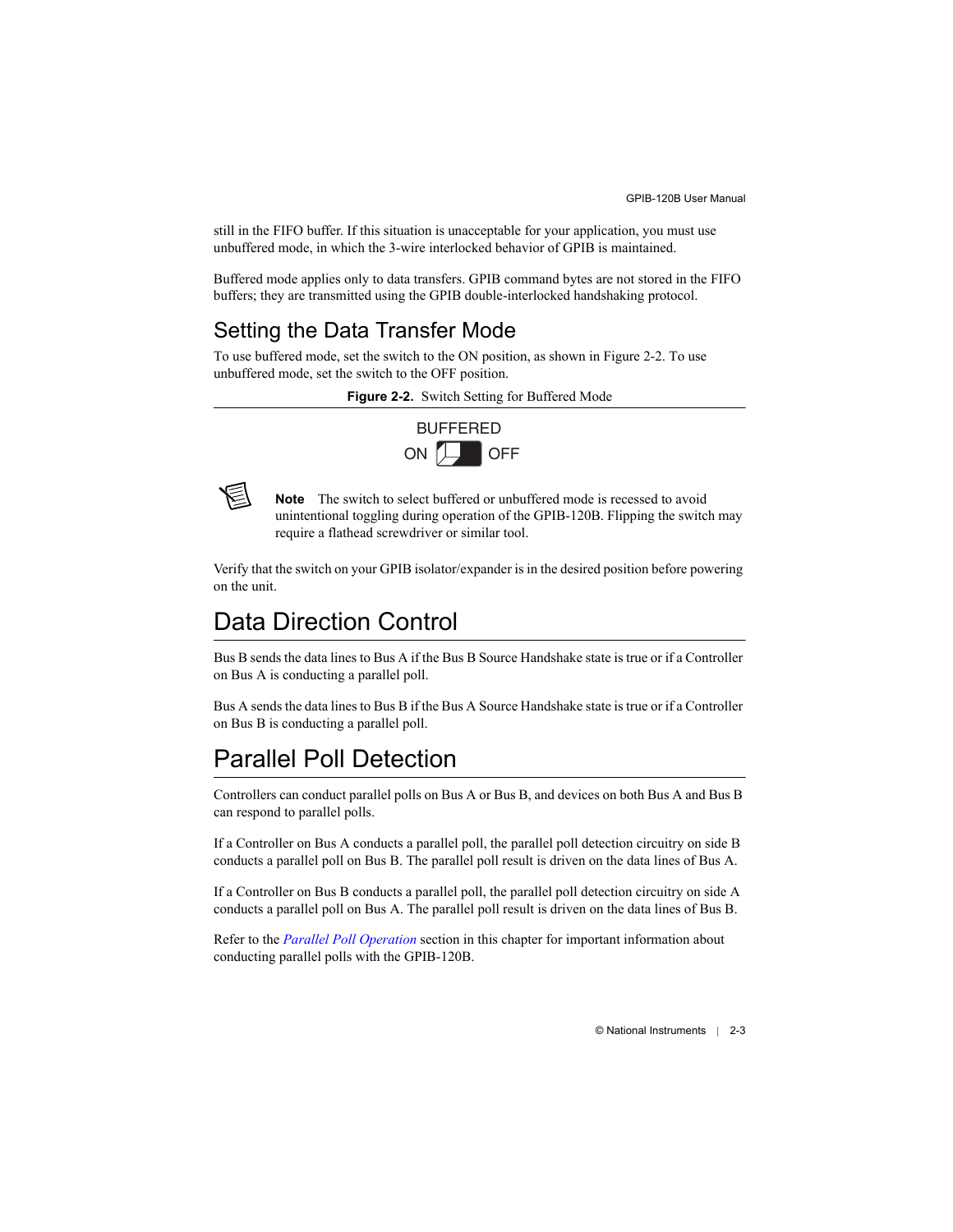# <span id="page-15-1"></span><span id="page-15-0"></span>Parallel Poll Operation

According to IEEE 488, devices must respond to a parallel poll within 200 ns after the Controller-In-Charge (CIC) asserts the Identify (IDY) message—Attention (ATN) and End or Identify (EOI). The CIC waits at least 2 µs before reading the Parallel Poll Response (PPR). In some cases, a remote device on an expanded system cannot respond to parallel polls this quickly because of propagation delays across the expander and the longer cables.

When the GPIB-120B notices that a GPIB controller is conducting a parallel poll, it sends a message to the secondary side to initiate a parallel poll. The parallel poll on the secondary side is of the same duration as the poll on the primary side, but delayed by the time it takes to get the message to the secondary side. In the GPIB-120B this time is approximately 400 ns. When the poll on the primary side finishes, a message is sent to finish it on the secondary side, where the poll finishes about 400 ns later. Therefore, if the secondary side of the GPIB-120B waited until the end of its parallel poll to send the result of the poll to the primary side, it would be after the primary side poll has ended. Thus the controller would miss the responses of the devices on the secondary side.

To solve this problem, the secondary side of the GPIB-120B samples the state of the bus every 600 ns during parallel polls and sends that data back to the primary side. Therefore, taking the start of the poll on the primary side as time 0, the state of the secondary bus is sent to the primary side at times 600 ns, 1200 ns, 1800 ns and so on, and again when the poll actually ends.

For slow devices or topologies in which a device on the secondary bus responds to the parallel poll after the last data packet was sent to the primary side, the controller would miss the response from this device. If you encounter this situation, you must configure your controller to conduct parallel polls longer than 2 µs.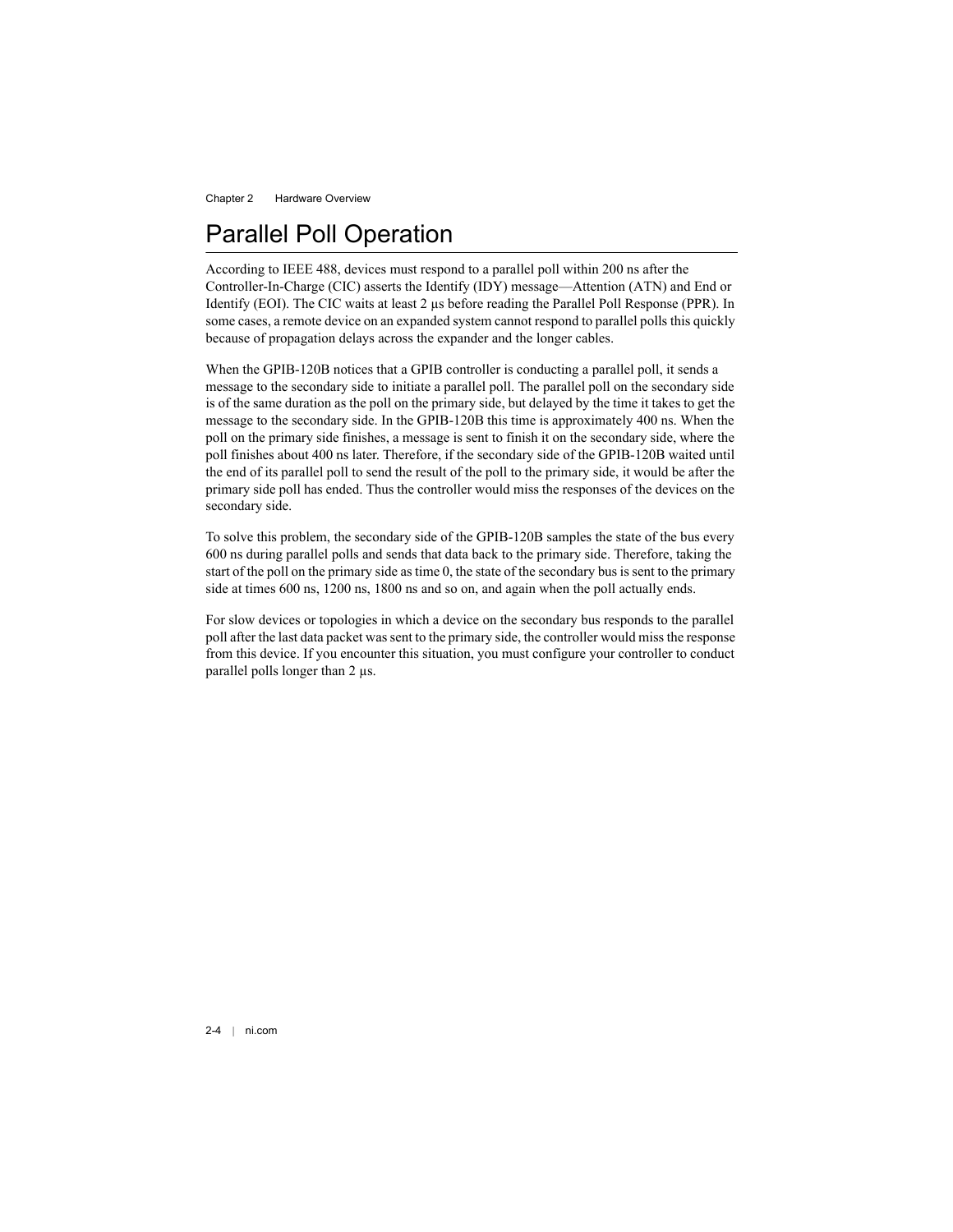# <span id="page-16-4"></span><span id="page-16-0"></span>3

# <span id="page-16-3"></span><span id="page-16-1"></span>Configuring and Using Your Hardware

This chapter describes how to configure and use your GPIB-120B.

# <span id="page-16-2"></span>Connecting the GPIB-120B

To connect the GPIB-120B, follow the steps below.

- 1. Make sure that the power switch on the isolator/expander is in the off (0) position.
- 2. Plug the utility power cord of your 12 VDC power supply into an acceptable electrical outlet (100-240 VAC). Plug the other end of the power cord into the power supply. Connect the 12 VDC output of the power supply into the GPIB-120B rear panel.
- 3. Link your GPIB instrument(s), board(s), and other device(s) to the GPIB-120B with appropriate cables.
- 4. Verify that the switch is in the data transfer mode required for your application. Refer to the *[Setting the Data Transfer Mode](#page-14-4)* section in Chapte[r 2](#page-12-7), *[Hardware Overview](#page-12-8)*.
- 5. Move the power switch to the on (1) position.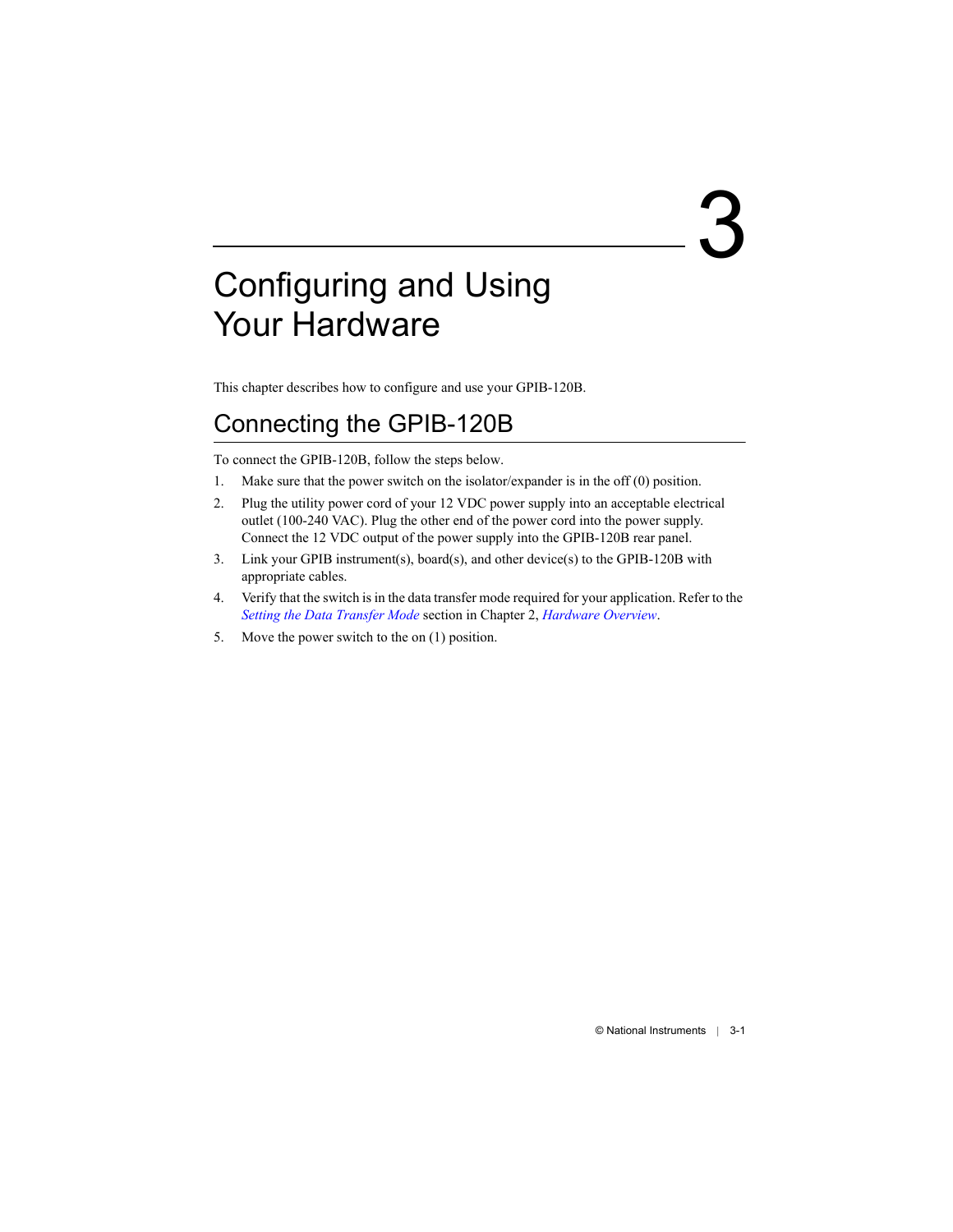<span id="page-17-0"></span>

# <span id="page-17-3"></span><span id="page-17-1"></span>GPIB Basics

This appendix describes the basic concepts of GPIB, including its physical and electrical characteristics, and configuration requirements.

The ANSI/IEEE Standard 488.1-1987, also known as General Purpose Interface Bus (GPIB), describes a standard interface for communication between instruments and controllers from various vendors. It contains information about electrical, mechanical, and functional specifications. GPIB is a digital, 8-bit parallel communications interface with data transfer rates of 1 Mbyte/s and higher, using a three-wire handshake. The bus supports one System Controller, usually a computer, and up to 14 additional instruments. The ANSI/IEEE Standard 488.2-1992 extends IEEE 488.1 by defining a bus communication protocol, a common set of data codes and formats, and a generic set of common device commands.

# <span id="page-17-4"></span>Types of Messages

Interconnected GPIB devices communicate by passing messages through the interface system, including device-dependent messages and interface messages.

- Device-dependent messages, also called *data* or *data messages*, contain device-specific information, such as programming instructions, measurement results, machine status, and data files.
- Interface messages, also called *commands* or *command messages*, manage the bus itself. Interface messages initialize the bus, address and unaddress devices, and set device modes for remote or local programming.

<span id="page-17-2"></span>The term *command* as used here does not refer to device instructions, which are also called commands. Those device-specific instructions are data messages.

# Talkers, Listeners, and Controllers

GPIB devices can be Talkers, Listeners, or Controllers. A Talker sends out data messages. Listeners receive data messages. The Controller, usually a computer, manages the flow of information on the bus. It defines the communication links and sends GPIB commands to devices.

Some devices can play more than one role. A digital voltmeter, for example, can be a Talker and a Listener. If your system has a National Instruments GPIB interface and software installed, it can function as a Talker, Listener, and Controller.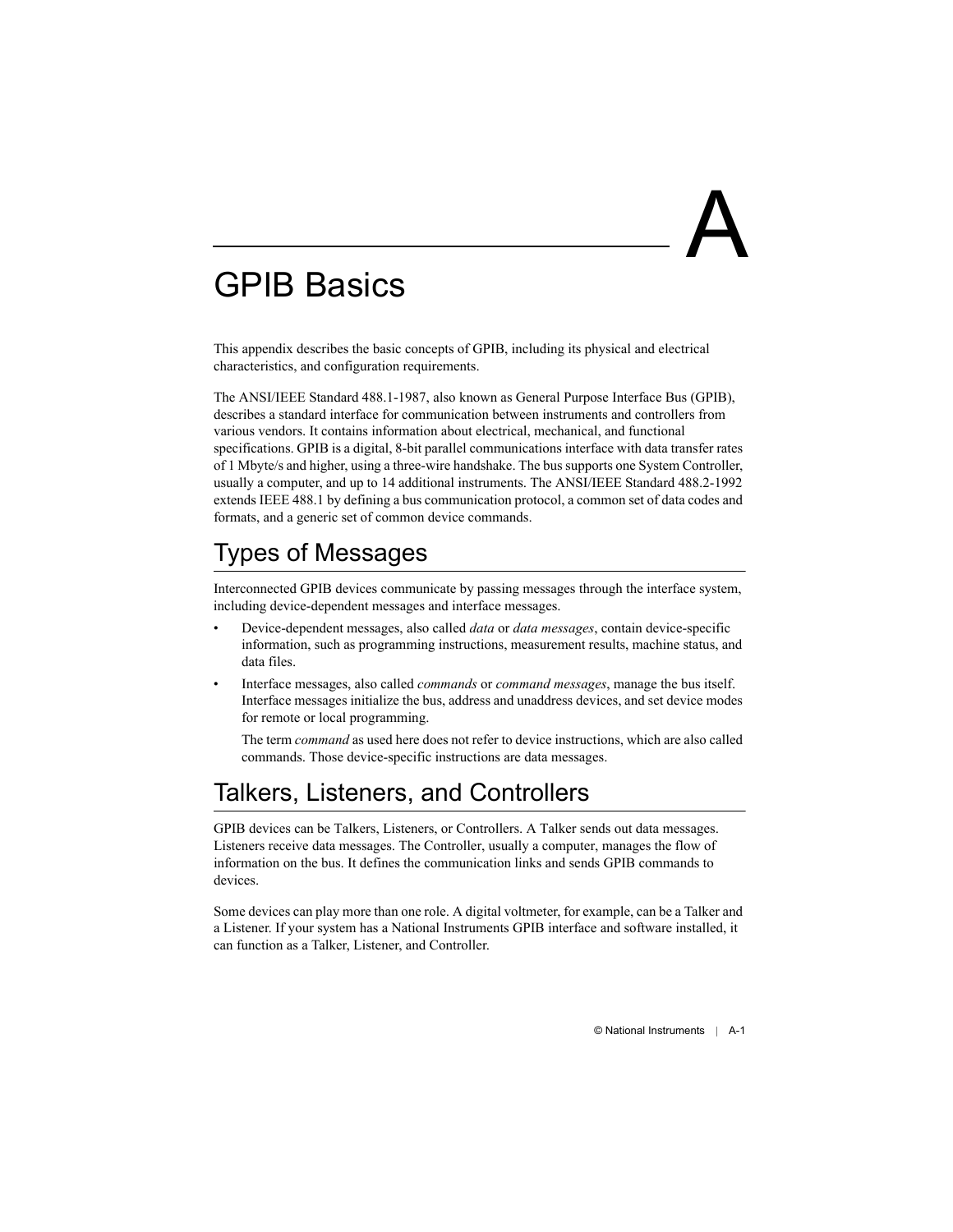The GPIB is like a typical computer bus, except that the typical computer has circuit cards interconnected via a backplane bus, whereas the GPIB has standalone devices interconnected via a cable bus.

The role of the GPIB Controller is similar to the role of the CPU of a computer, but a better analogy is to the switching center of a city telephone system. The switching center (Controller) monitors the communications network (GPIB). When the center (Controller) notices that a party (device) wants to make a call (send a data message), it connects the caller (Talker) to the receiver (Listener).

The Controller addresses a Talker and a Listener before the Talker can send its message to the Listener. After the message is transmitted, the Controller may unaddress both devices.

Some bus configurations do not require a Controller. For example, one device may always be a Talker (called a Talk-only device) and there may be one or more Listen-only devices.

A Controller is necessary when the active or addressed Talker or Listener must be changed. The Controller function is usually handled by a computer.

With the GPIB interface board and its software your personal computer plays all three roles.

- Controller—to manage the GPIB
- Talker—to send data
- <span id="page-18-0"></span>Listener-to receive data

# Controller-In-Charge and System Controller

You can have multiple Controllers on the GPIB, but only one Controller at a time can be the active Controller, or Controller-In-Charge (CIC). The CIC can be either active or inactive (standby). Control can pass from the current CIC to an idle Controller, but only the System Controller, usually a GPIB interface, can make itself the CIC.

# <span id="page-18-2"></span>GPIB Signals and Lines

Devices on the bus communicate by sending messages. Signals and lines transfer these messages across the GPIB interface, which consists of 16 signal lines and 8 ground return (shield drain) lines. The 16 signal lines are discussed in the following sections.

## <span id="page-18-1"></span>Data Lines

Eight data lines, DIO1 through DIO8, carry both data and command messages.

## Handshake Lines

Three hardware handshake lines asynchronously control the transfer of message bytes between devices. This process is a three-wire interlocked handshake, and it guarantees that devices send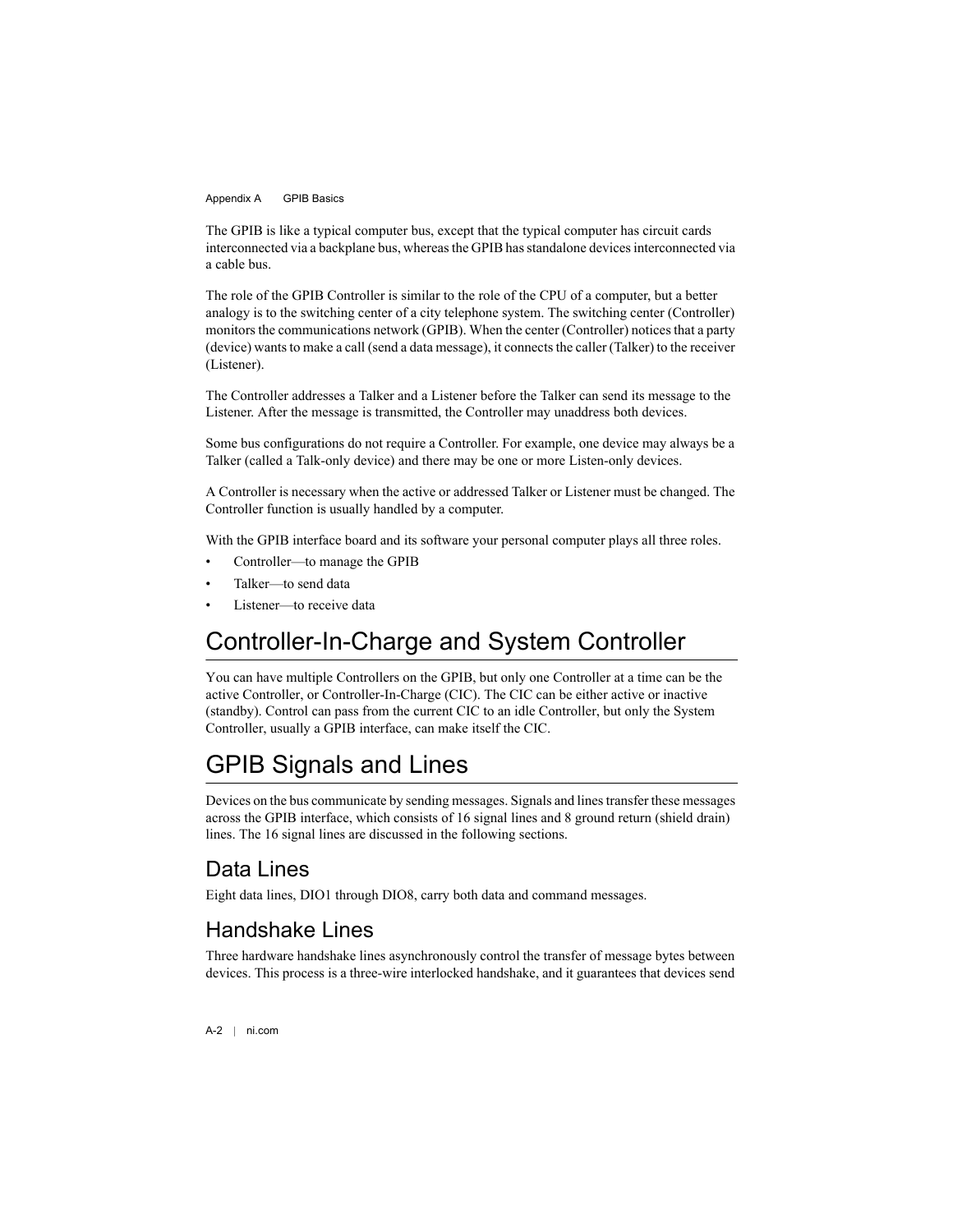and receive message bytes on the data lines without transmission error. Tabl[e A-1](#page-19-0) summarizes the GPIB handshake lines.

<span id="page-19-0"></span>

| Line                      | <b>Description</b>                                                                                                             |
|---------------------------|--------------------------------------------------------------------------------------------------------------------------------|
| NRFD (not ready for data) | Listening device is ready/not ready to receive a message byte.<br>Also used by the Talker to signal high-speed GPIB transfers. |
| NDAC (not data accepted)  | Listening device has/has not accepted a message byte.                                                                          |
| DAV (data valid)          | Talking device indicates signals on data lines are stable (valid)<br>data.                                                     |

<span id="page-19-5"></span><span id="page-19-2"></span>**Table A-1.** GPIB Handshake Lines

## Interface Management Lines

Five hardware lines manage the flow of information across the bus. Tabl[e A-2](#page-19-1) summarizes the GPIB interface management lines.

<span id="page-19-1"></span>

| <b>Table Head</b>     | <b>Table Head</b>                                                                                                             |
|-----------------------|-------------------------------------------------------------------------------------------------------------------------------|
| ATN (attention)       | Controller drives ATN true when it sends commands and false<br>when it sends data messages.                                   |
| IFC (interface clear) | System Controller drives the IFC line to initialize the bus and<br>make itself CIC.                                           |
| REN (remote enable)   | System Controller drives the REN line to place devices in<br>remote or local program mode.                                    |
| SRQ (service request) | Any device can drive the SRQ line to asynchronously request<br>service from the Controller.                                   |
| EOI (end or identify) | Talker uses the EOI line to mark the end of a data message.<br>Controller uses the EOI line when it conducts a parallel poll. |

<span id="page-19-6"></span><span id="page-19-4"></span><span id="page-19-3"></span>**Table A-2.** GPIB Interface Management Lines

# Physical and Electrical Characteristics

Devices are usually connected with a cable assembly consisting of a shielded 24-conductor cable with both a plug and receptacle connector at each end, as shown in Figure [A-1](#page-20-0). With this design, you can link devices in a linear configuration, a star configuration, or a combination of the two configurations. Figure [A-2](#page-20-1) shows the linear and star configurations.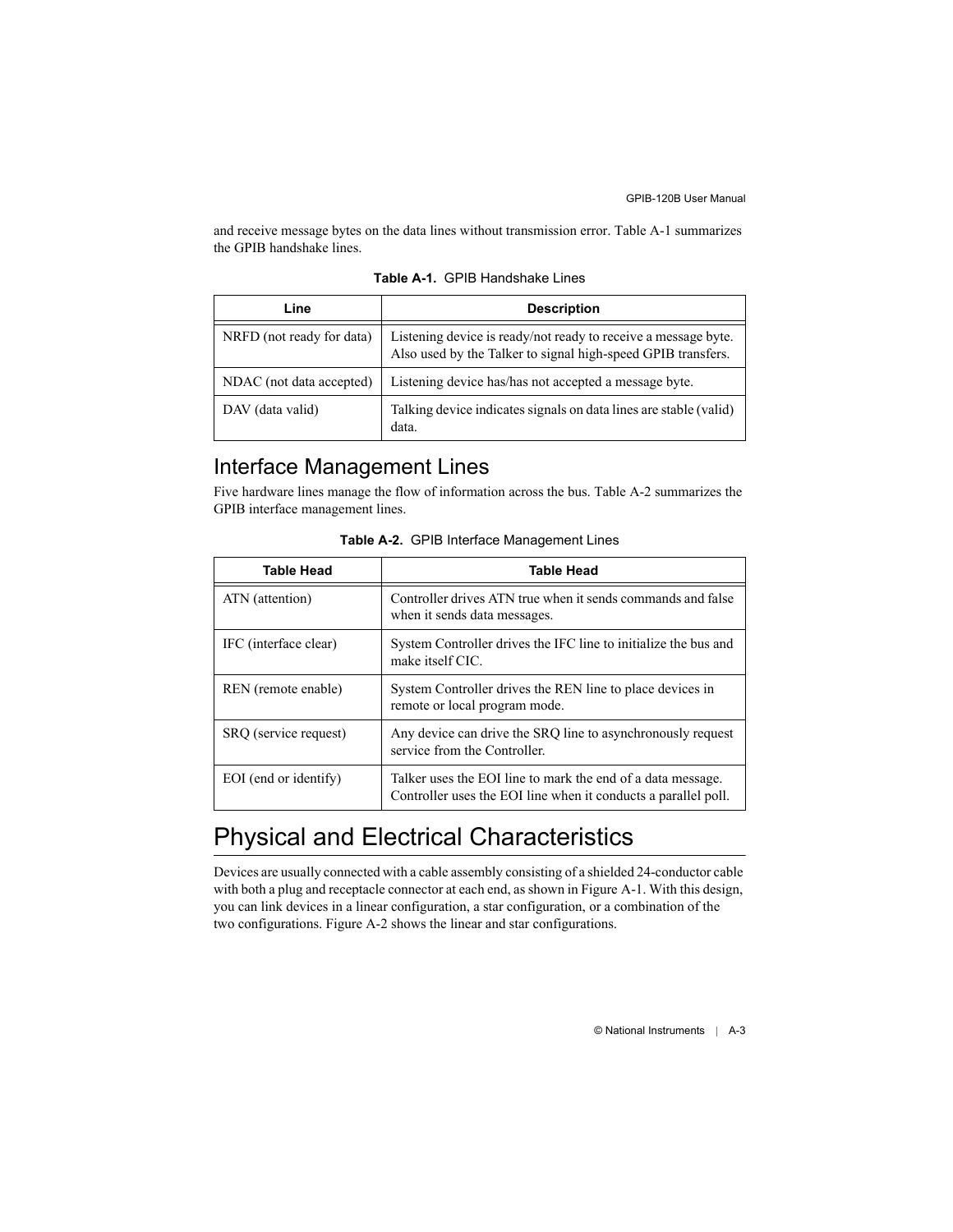<span id="page-20-0"></span>

<span id="page-20-4"></span><span id="page-20-3"></span>

<span id="page-20-2"></span>

<span id="page-20-1"></span>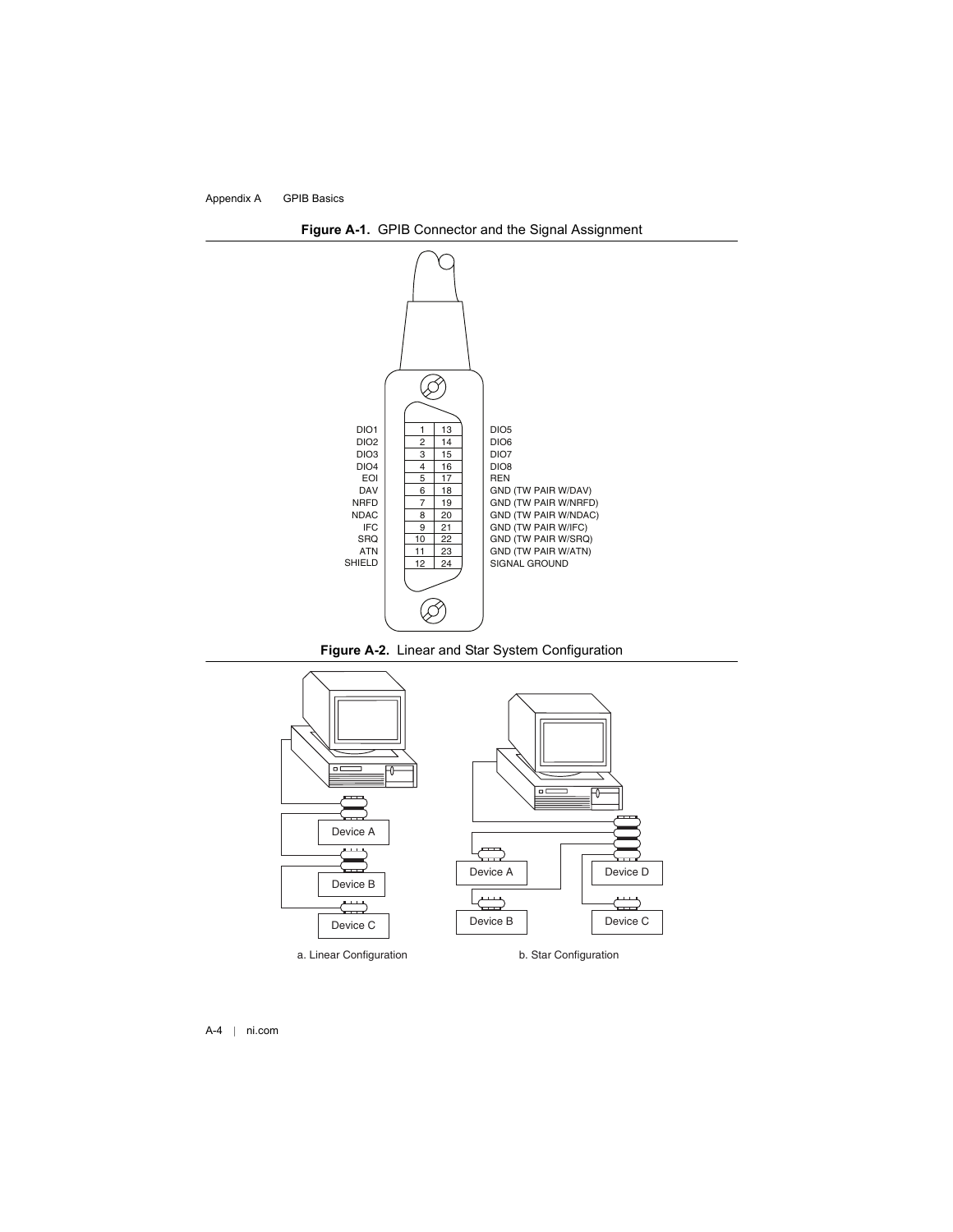The standard connector is the Amphenol or Cinch Series 57 *Microribbon* or *Amp Champ* type. For special interconnection applications, use an adapter cable using a non-standard cable and/or connector.

The GPIB uses negative logic with standard TTL (transistor-transistor logic) level. For example, when DAV is true, it is a TTL low level  $(\leq 0.8 \text{ V})$ , and when DAV is false, it is a TTL high level  $( \ge 2.0 \text{ V}).$ 

# <span id="page-21-0"></span>Configuration Requirements

To achieve the high data transfer rate that the GPIB was designed for, you must limit the number of devices on the bus and the physical distance between devices. The following restrictions are typical:

- A maximum separation of 4 m between any two devices and an average separation of 2 m over the entire bus.
- A maximum total cable length of 20 m.
- A maximum of 15 devices connected to each bus, with at least two-thirds powered on.

For high-speed operation, the following restrictions apply:

- All devices in the system must be powered on.
- Cable lengths must be as short as possible with up to a maximum of 15 m of cable for each system.
- There must be at least one equivalent device load per meter of cable.

To exceed these limitations, you can use a bus expander to increase the number of device loads. You can order GPIB-120B bus expanders from National Instruments.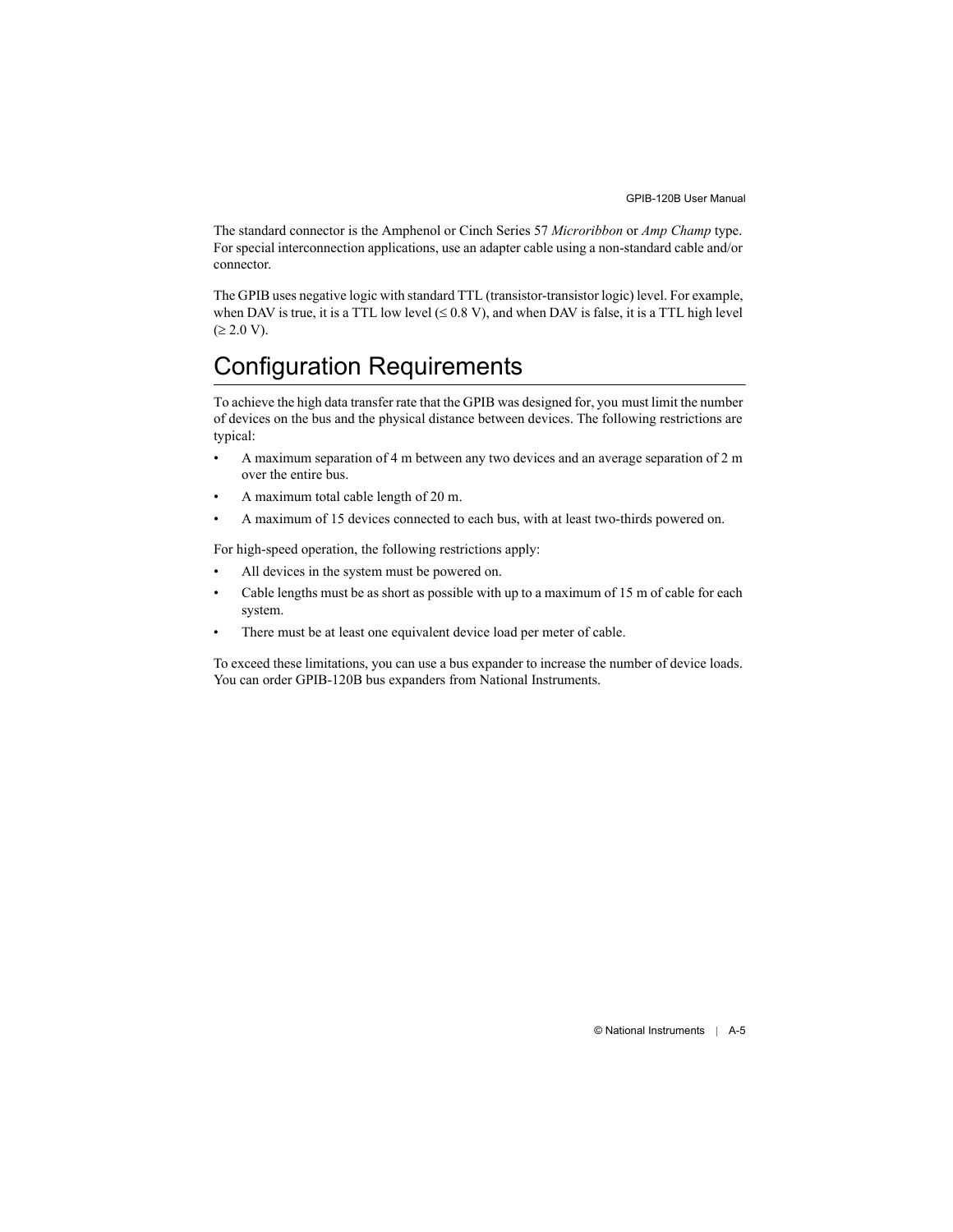# <span id="page-22-2"></span><span id="page-22-0"></span>B

# <span id="page-22-1"></span>Multiline Interface Messages

This appendix lists the multiline interface messages and describes the mnemonics and messages that correspond to the interface functions.

The multiline interface messages are commands defined by the IEEE 488 standard. The messages are sent and received with ATN asserted. The interface functions include initializing the bus, addressing and unaddressing devices, and setting device modes for local or remote programming. For more information about these messages, refer to the ANSI/IEEE Standard 488.1-1987, *IEEE Standard Digital Interface for Programmable Instrumentation*.

| Hex            | <b>Dec</b>     | <b>ASCII</b>    | <b>Message</b> | Hex | <b>Dec</b> | <b>ASCII</b>         | <b>Message</b>   |
|----------------|----------------|-----------------|----------------|-----|------------|----------------------|------------------|
| 00             | $\mathbf{0}$   | $\text{NULL}$   |                | 20  | 32         | SP                   | MLA0             |
| 01             | $\mathbf{1}$   | SOH             | <b>GTL</b>     | 21  | 33         | Ţ                    | MLA1             |
| 02             | $\overline{2}$ | <b>STX</b>      |                | 22  | 34         | Ħ                    | MLA <sub>2</sub> |
| 03             | 3              | <b>ETX</b>      |                | 23  | 35         | #                    | MLA3             |
| 04             | $\overline{4}$ | <b>EOT</b>      | <b>SDC</b>     | 24  | 36         | $\mathbf S$          | MLA4             |
| 05             | 5              | <b>ENQ</b>      | <b>PPC</b>     | 25  | 37         | $\%$                 | MLA5             |
| 06             | 6              | <b>ACK</b>      |                | 26  | 38         | &                    | MLA6             |
| 07             | $\overline{7}$ | <b>BEL</b>      |                | 27  | 39         | ٠                    | MLA7             |
| 08             | 8              | <b>BS</b>       | <b>GET</b>     | 28  | 40         | €                    | MLA8             |
| 09             | 9              | HT              | <b>TCT</b>     | 29  | 41         | $\mathcal{E}$        | MLA9             |
| 0A             | 10             | LF              |                | 2A  | 42         | *                    | MLA10            |
| 0B             | 11             | <b>VT</b>       |                | 2B  | 43         | $\! +$               | MLA11            |
| 0 <sup>C</sup> | 12             | FF              |                | 2C  | 44         | $\overline{ }$       | MLA12            |
| 0 <sub>D</sub> | 13             | CR              |                | 2D  | 45         | $\blacksquare$       | MLA13            |
| 0E             | 14             | SO <sub>1</sub> |                | 2E  | 46         | $\ddot{\phantom{0}}$ | MLA14            |
| 0F             | 15             | SI              |                | 2F  | 47         | $\sqrt{2}$           | MLA15            |
| 10             | 16             | <b>DLE</b>      |                | 30  | 48         | $\mathbf{0}$         | MLA16            |
| 11             | 17             | DC1             | <b>LLO</b>     | 31  | 49         | $\mathbf{1}$         | MLA17            |

| Table B-1. Multiline Interface Messages |  |  |
|-----------------------------------------|--|--|
|                                         |  |  |

<span id="page-22-4"></span><span id="page-22-3"></span>

| Hex | <b>Dec</b> | <b>ASCII</b>   | Message          |
|-----|------------|----------------|------------------|
| 20  | 32         | SP             | MLA0             |
| 21  | 33         | Ĩ              | MLA1             |
| 22  | 34         | Ħ              | MLA <sub>2</sub> |
| 23  | 35         | #              | MLA3             |
| 24  | 36         | \$             | MLA4             |
| 25  | 37         | $\frac{0}{0}$  | MLA5             |
| 26  | 38         | &              | MLA6             |
| 27  | 39         | ł              | MLA7             |
| 28  | 40         | $\overline{(}$ | MLA8             |
| 29  | 41         | $\mathcal{E}$  | MLA9             |
| 2A  | 42         | $\ast$         | MLA10            |
| 2B  | 43         | $^{+}$         | MLA11            |
| 2C  | 44         | ,              | MLA12            |
| 2D  | 45         |                | MLA13            |
| 2E  | 46         |                | MLA14            |
| 2F  | 47         | 7              | MLA15            |
| 30  | 48         | 0              | MLA16            |
| 31  | 49         | $\mathbf{1}$   | MLA17            |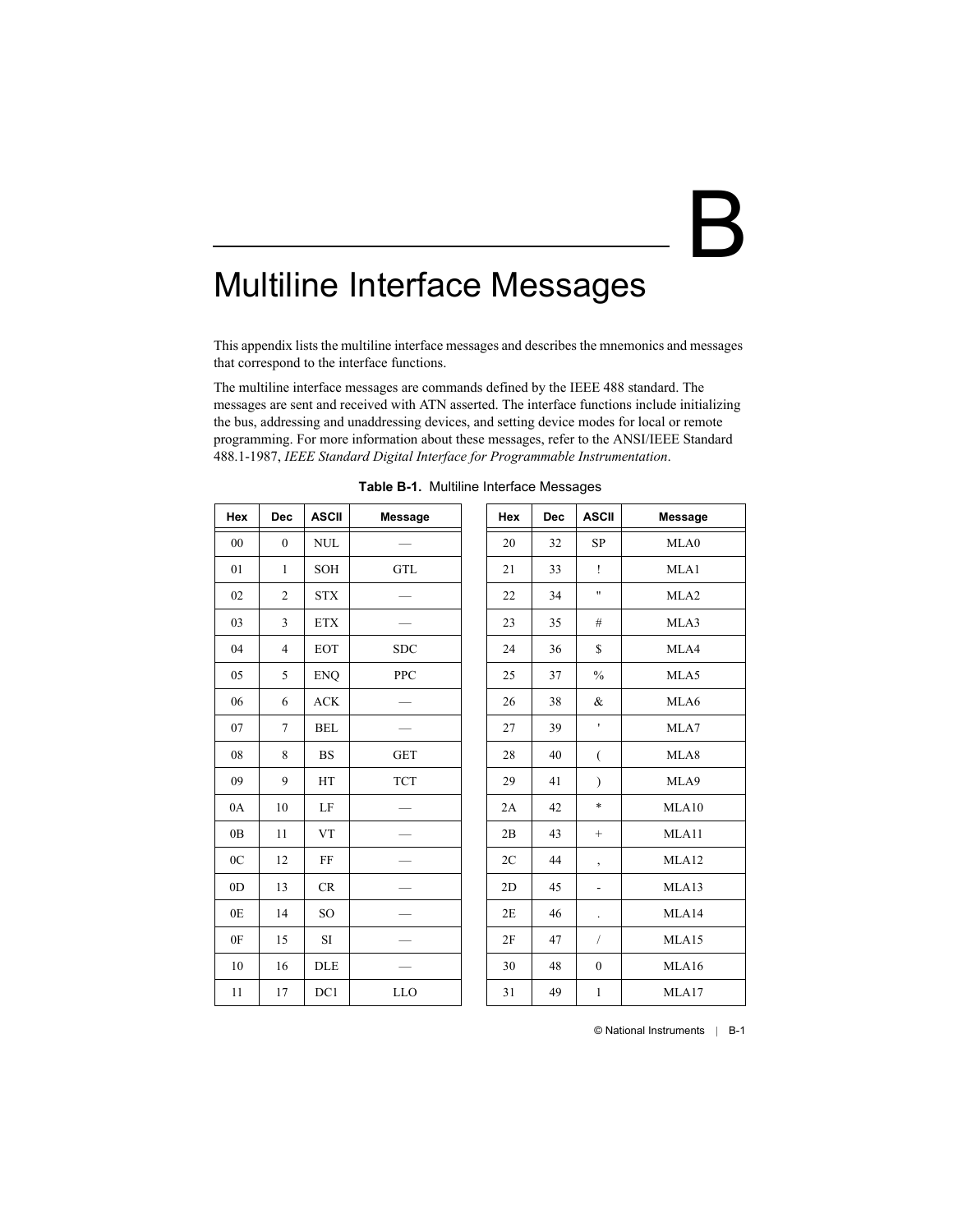| Hex            | Dec | <b>ASCII</b>                | Message    | Hex | Dec | <b>ASCII</b>               | Message                   |
|----------------|-----|-----------------------------|------------|-----|-----|----------------------------|---------------------------|
| 12             | 18  | DC <sub>2</sub>             |            | 32  | 50  | 2                          | MLA18                     |
| 13             | 19  | DC3                         |            | 33  | 51  | 3                          | MLA19                     |
| 14             | 20  | DC4                         | DCL        | 34  | 52  | 4                          | MLA20                     |
| 15             | 21  | <b>NAK</b>                  | PPU        | 35  | 53  | 5                          | MLA21                     |
| 16             | 22  | <b>SYN</b>                  |            | 36  | 54  | 6                          | MLA22                     |
| 17             | 23  | ${\rm ETB}$                 |            | 37  | 55  | 7                          | MLA23                     |
| 18             | 24  | CAN                         | <b>SPE</b> | 38  | 56  | 8                          | MLA24                     |
| 19             | 25  | EM                          | SPD        | 39  | 57  | 9                          | MLA25                     |
| 1A             | 26  | $\rm SUB$                   |            | 3A  | 58  | ÷                          | MLA26                     |
| 1B             | 27  | <b>ESC</b>                  |            | 3B  | 59  | $\vdots$                   | MLA27                     |
| 1C             | 28  | FS                          |            | 3C  | 60  | $\,<$                      | MLA28                     |
| 1 <sub>D</sub> | 29  | GS                          |            | 3D  | 61  | $=$                        | MLA29                     |
| 1E             | 30  | <b>RS</b>                   |            | 3E  | 62  | $\,>$                      | MLA30                     |
| 1F             | 31  | US                          | CFE        | 3F  | 63  | $\boldsymbol{\mathcal{C}}$ | $\ensuremath{\text{UNL}}$ |
| 40             | 64  | $\left(\overline{a}\right)$ | MTA0       | 60  | 96  | $\hat{\phantom{a}}$        | MSA0, PPE                 |
| 41             | 65  | A                           | MTA1       | 61  | 97  | $\rm{a}$                   | MSA1, PPE, CI             |
| 42             | 66  | B                           | MTA2       | 62  | 98  | b                          | MSA2, PPE, CI             |
| 43             | 67  | C                           | MTA3       | 63  | 99  | $\mathbf c$                | MSA3, PPE, CI             |
| 44             | 68  | D                           | MTA4       | 64  | 100 | d                          | MSA4, PPE, CI             |
| 45             | 69  | E                           | MTA5       | 65  | 101 | $\mathbf e$                | MSA5, PPE, CI             |
| 46             | 70  | $\boldsymbol{\mathrm{F}}$   | MTA6       | 66  | 102 | $\mathbf f$                | MSA6, PPE, CI             |
| 47             | 71  | G                           | MTA7       | 67  | 103 | g                          | MSA7, PPE, CI             |
| 48             | 72  | H                           | MTA8       | 68  | 104 | h                          | MSA8, PPE, CI             |
| 49             | 73  | I                           | MTA9       | 69  | 105 | $\rm i$                    | MSA9, PPE, CI             |
| 4A             | 74  | J                           | MTA10      | 6A  | 106 | j                          | MSA10, PPE, CI            |
| 4B             | 75  | K                           | MTA11      | 6B  | 107 | $\mathbf k$                | MSA11, PPE, CI            |
| $4\mathrm{C}$  | 76  | L                           | MTA12      | 6C  | 108 | $\bf{l}$                   | MSA12, PPE, CI            |
|                |     |                             |            |     |     |                            |                           |

|  |  |  | Table B-1. Multiline Interface Messages |
|--|--|--|-----------------------------------------|
|--|--|--|-----------------------------------------|

| łех            | Dec | ASCII                     | <b>Message</b>   | Hex            | Dec | <b>ASCII</b>             | Message           |
|----------------|-----|---------------------------|------------------|----------------|-----|--------------------------|-------------------|
| 12             | 18  | DC <sub>2</sub>           |                  | 32             | 50  | 2                        | MLA18             |
| 13             | 19  | DC3                       |                  | 33             | 51  | 3                        | MLA19             |
| 14             | 20  | DC4                       | <b>DCL</b>       | 34             | 52  | 4                        | MLA20             |
| 15             | 21  | NAK                       | PPU              | 35             | 53  | 5                        | MLA21             |
| 16             | 22  | <b>SYN</b>                |                  | 36             | 54  | 6                        | MLA22             |
| $17\,$         | 23  | <b>ETB</b>                |                  | 37             | 55  | 7                        | MLA23             |
| 18             | 24  | CAN                       | <b>SPE</b>       | 38             | 56  | 8                        | MLA24             |
| 19             | 25  | EM                        | <b>SPD</b>       | 39             | 57  | 9                        | MLA <sub>25</sub> |
| 1A             | 26  | SUB                       |                  | 3A             | 58  | $\ddot{\cdot}$           | MLA26             |
| 1В             | 27  | ESC                       |                  | 3B             | 59  | $\vdots$                 | MLA27             |
| 1 <sup>C</sup> | 28  | FS                        |                  | 3C             | 60  | $\,<$                    | MLA28             |
| 1D             | 29  | GS                        |                  | 3D             | 61  | $=$                      | MLA29             |
| 1E             | 30  | <b>RS</b>                 |                  | 3E             | 62  | >                        | MLA30             |
| $1\mathrm{F}$  | 31  | <b>US</b>                 | <b>CFE</b>       | 3F             | 63  | $\overline{\mathcal{C}}$ | <b>UNL</b>        |
| 40             | 64  | @                         | MTA0             | 60             | 96  | $\bar{\phantom{a}}$      | MSA0, PPE         |
| 41             | 65  | A                         | MTA1             | 61             | 97  | $\rm{a}$                 | MSA1, PPE, CFG1   |
| 42             | 66  | B                         | MTA <sub>2</sub> | 62             | 98  | b                        | MSA2, PPE, CFG2   |
| 43             | 67  | $\mathcal{C}$             | MTA3             | 63             | 99  | $\mathbf c$              | MSA3, PPE, CFG3   |
| 44             | 68  | D                         | MTA4             | 64             | 100 | d                        | MSA4, PPE, CFG4   |
| 45             | 69  | Е                         | MTA5             | 65             | 101 | e                        | MSA5, PPE, CFG5   |
| 46             | 70  | $\boldsymbol{\mathrm{F}}$ | MTA6             | 66             | 102 | $\mathbf f$              | MSA6, PPE, CFG6   |
| 47             | 71  | G                         | MTA7             | 67             | 103 | g                        | MSA7, PPE, CFG7   |
| 48             | 72  | H                         | MTA8             | 68             | 104 | h                        | MSA8, PPE, CFG8   |
| 49             | 73  | I                         | MTA9             | 69             | 105 | $\rm i$                  | MSA9, PPE, CFG9   |
| 4Α             | 74  | J                         | MTA10            | 6A             | 106 | j                        | MSA10, PPE, CFG10 |
| 4В             | 75  | K                         | MTA11            | 6 <sub>B</sub> | 107 | k                        | MSA11, PPE, CFG11 |
| 4C             | 76  | L                         | MTA12            | 6C             | 108 | $\bf{l}$                 | MSA12, PPE, CFG12 |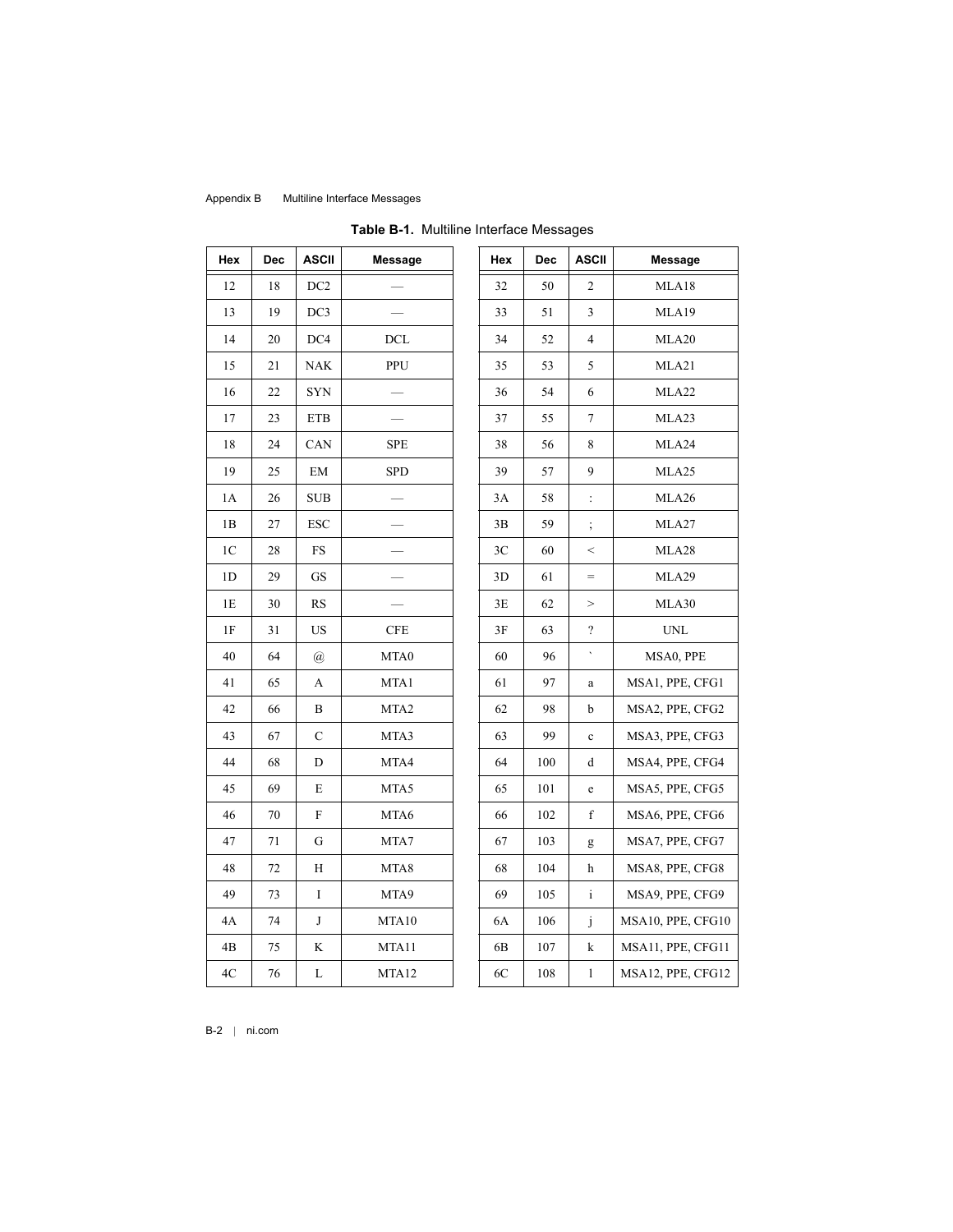| Hex | <b>Dec</b> | <b>ASCII</b>   | <b>Message</b> | Hex | <b>Dec</b> | <b>ASCII</b> | <b>Message</b>    |
|-----|------------|----------------|----------------|-----|------------|--------------|-------------------|
| 4D  | 77         | M              | MTA13          | 6D  | 109        | m            | MSA13, PPE, CFG13 |
| 4E  | 78         | $\mathbf N$    | MTA14          | 6E  | 110        | $\mathbf n$  | MSA14, PPE, CFG14 |
| 4F  | 79         | $\mathcal{O}$  | MTA15          | 6F  | 111        | $\mathbf{o}$ | MSA15, PPE, CFG15 |
| 50  | 80         | $\mathbf{P}$   | MTA16          | 70  | 112        | p            | MSA16, PPD        |
| 51  | 81         | Q              | MTA17          | 71  | 113        | q            | MSA17, PPD        |
| 52  | 82         | $\mathbb{R}$   | MTA18          | 72  | 114        | $\mathbf{r}$ | MSA18, PPD        |
| 53  | 83         | $\mathbf S$    | MTA19          | 73  | 115        | S            | MSA19, PPD        |
| 54  | 84         | T              | MTA20          | 74  | 116        | t            | MSA20, PPD        |
| 55  | 85         | U              | MTA21          | 75  | 117        | u            | MSA21, PPD        |
| 56  | 86         | V              | MTA22          | 76  | 118        | V            | MSA22, PPD        |
| 57  | 87         | W              | MTA23          | 77  | 119        | W            | MSA23, PPD        |
| 58  | 88         | X              | MTA24          | 78  | 120        | X            | MSA24, PPD        |
| 59  | 89         | Y              | MTA25          | 79  | 121        | y            | MSA25, PPD        |
| 5A  | 90         | Z              | MTA26          | 7A  | 122        | z            | MSA26, PPD        |
| 5B  | 91         | $\overline{[}$ | MTA27          | 7B  | 123        | ₹            | MSA27, PPD        |
| 5C  | 92         | $\setminus$    | MTA28          | 7C  | 124        |              | MSA28, PPD        |
| 5D  | 93         | 1              | MTA29          | 7D  | 125        | ł            | MSA29, PPD        |
| 5E  | 94         | $\wedge$       | MTA30          | 7E  | 126        | $\sim$       | MSA30, PPD        |
| 5F  | 95         |                | <b>UNT</b>     | 7F  | 127        | DEL          |                   |

| Table B-1. Multiline Interface Messages |  |  |  |
|-----------------------------------------|--|--|--|
|-----------------------------------------|--|--|--|

| <b>Multiline Interface Message Definitions</b>                                           |                                                                                                                                                                  |                                                                                                       |                                                                                                                                                               |  |  |
|------------------------------------------------------------------------------------------|------------------------------------------------------------------------------------------------------------------------------------------------------------------|-------------------------------------------------------------------------------------------------------|---------------------------------------------------------------------------------------------------------------------------------------------------------------|--|--|
| <b>DCL</b><br><b>GET</b><br><b>GTL</b><br>LLO.<br><b>MLA</b><br>MSA<br><b>MTA</b><br>PPC | Device Clear<br>Group Execute Trigger<br>Go To Local<br>Local Lockout<br>My Listen Address<br>My Secondary Address<br>My Talk Address<br>Parallel Poll Configure | <b>PPE</b><br>PPU<br><b>SDC</b><br><b>SPD</b><br><b>SPE</b><br><b>TCT</b><br><b>UNL</b><br><b>UNT</b> | Parallel Poll Enable<br>Parallel Poll Unconfigure<br>Selected Device Clear<br>Serial Poll Disable<br>Serial Poll Enable<br>Take Control<br>Unlisten<br>Untalk |  |  |
| <b>PPD</b>                                                                               | Parallel Poll Disable                                                                                                                                            |                                                                                                       |                                                                                                                                                               |  |  |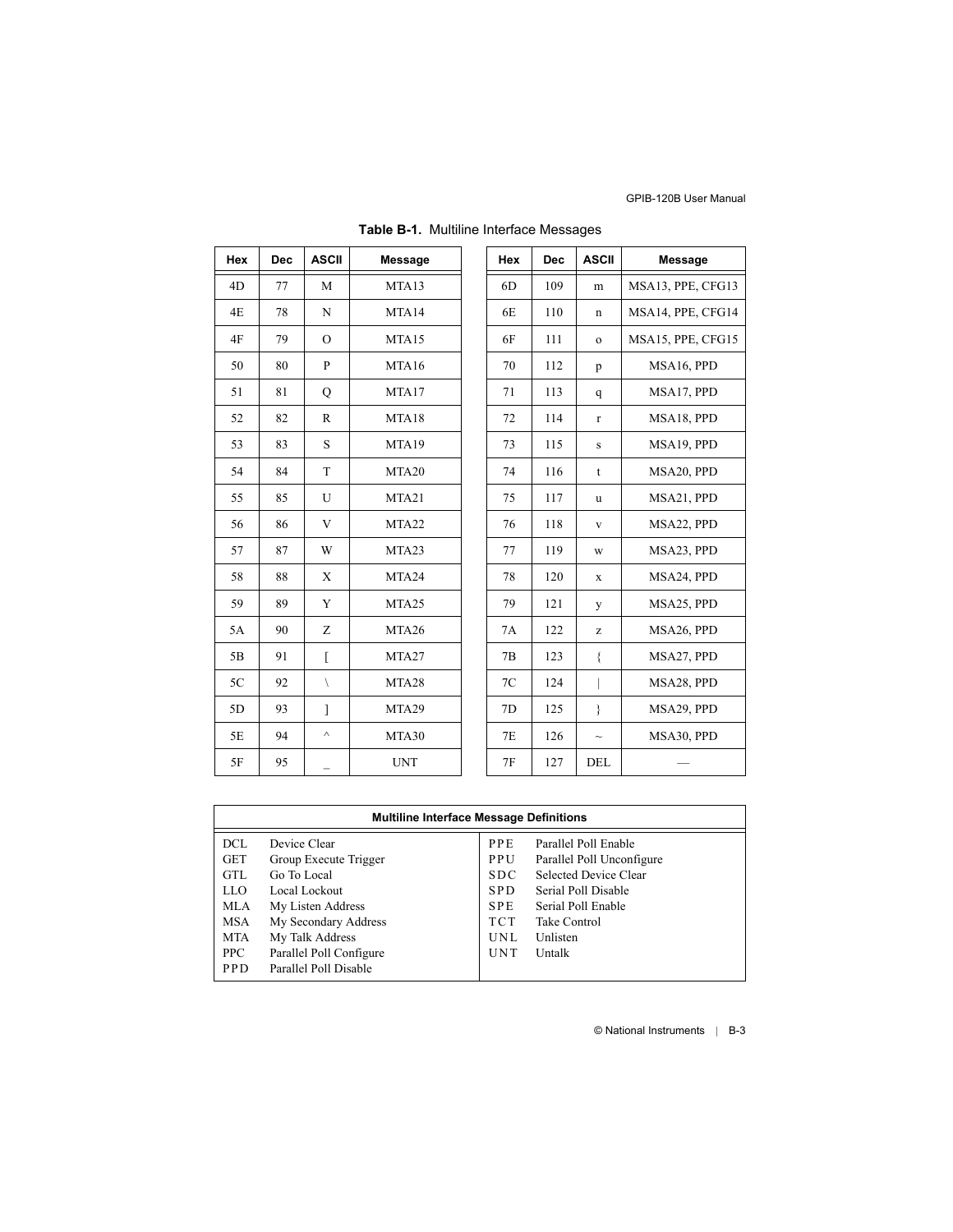# <span id="page-25-0"></span> $\bf C$

# <span id="page-25-1"></span>**Specifications**

<span id="page-25-2"></span>This appendix lists the GPIB-120B isolator/expander specifications and characteristics.

# System Configuration

| Loading per expansion | Up to 14 additional devices (28 total devices in<br>the expansion system, not including the<br>GPIB-120B on the bus.) |  |  |
|-----------------------|-----------------------------------------------------------------------------------------------------------------------|--|--|
| Multiple expansions   | Permitted in any combination of star or linear<br>pattern                                                             |  |  |

# <span id="page-25-3"></span>Performance Characteristics

| Maximum transfer rate                    |                                                       |  |  |
|------------------------------------------|-------------------------------------------------------|--|--|
| Buffered mode                            | $>$ 1.25 Mbytes/s                                     |  |  |
| Unbuffered mode                          | $>$ 450 kbytes/s                                      |  |  |
| Interlocked IEEE 488 handshake           | Maintained across the expansion in unbuffered<br>mode |  |  |
| IEEE 488 capability identification codes |                                                       |  |  |
| SH <sub>1</sub>                          | Complete Source Handshake                             |  |  |
| AH1                                      | Complete Acceptor Handshake                           |  |  |
| <b>T5, TE5</b>                           | Complete Talker                                       |  |  |
| L3, LE3                                  | Complete Listener                                     |  |  |
| SR <sub>1</sub>                          | Complete Service Request                              |  |  |
| RL1                                      | Complete Remote Local                                 |  |  |
| PP1, 2                                   | Complete Parallel Poll                                |  |  |
| DC1                                      | Complete Device Clear                                 |  |  |
| DT <sub>1</sub>                          | Complete Device Trigger                               |  |  |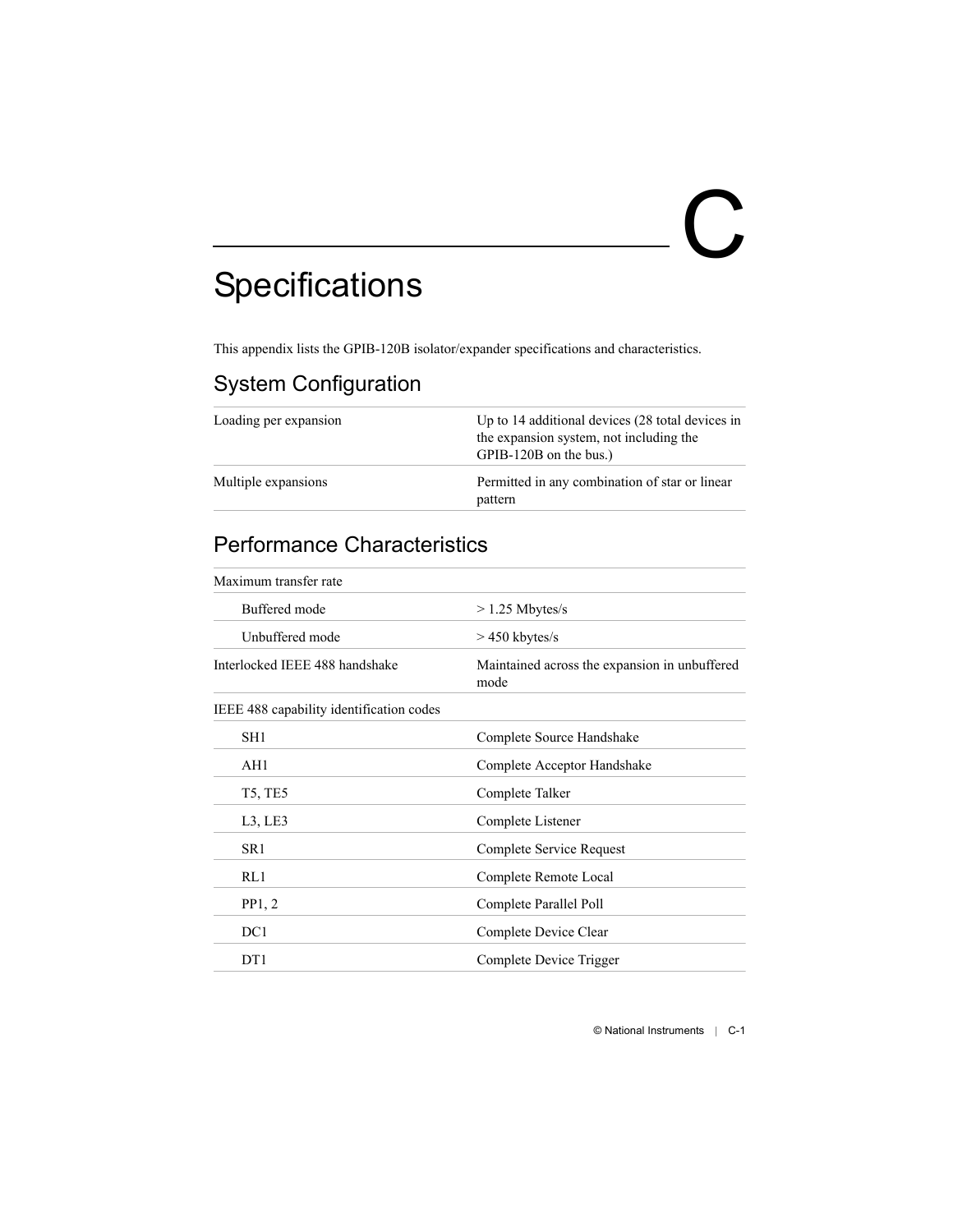C1–5 Complete Controller

<span id="page-26-1"></span><span id="page-26-0"></span>

E2 Tri-state GPIB driver

# Operational Characteristics

Operating modes Buffered or unbuffered (interlocked) mode

# Electrical Characteristics

#### GPIB-120B

#### Isolation

| (Between ports and between each)<br>port and the power supply) | 2500 VDC dielectric withstand, 5 s max |
|----------------------------------------------------------------|----------------------------------------|
| Input voltage range                                            | 10-18 VDC                              |
| Current consumption $\omega$ 12 V                              | 300 mA typical<br>500 mA maximum       |
| Fuse rating and type                                           | F 2.2 A 125 V.<br>surface mount        |

### 12 VDC Power Supply

(Shipped with GPIB-120B)

| Input voltage range | 100-240 VAC |
|---------------------|-------------|
|                     | $47-63$ Hz  |

## **Environment**

| Maximum altitude | $2,000$ m (at 25 °C ambient temperature) |
|------------------|------------------------------------------|
| Pollution Degree |                                          |
| Indoor use only. |                                          |

## Operating Environment

| Ambient temperature range | 0 to 55 $^{\circ}$ C                         |
|---------------------------|----------------------------------------------|
|                           | (Tested in accordance with IEC 60068-2-1 and |
|                           | IEC 60068-2-2.)                              |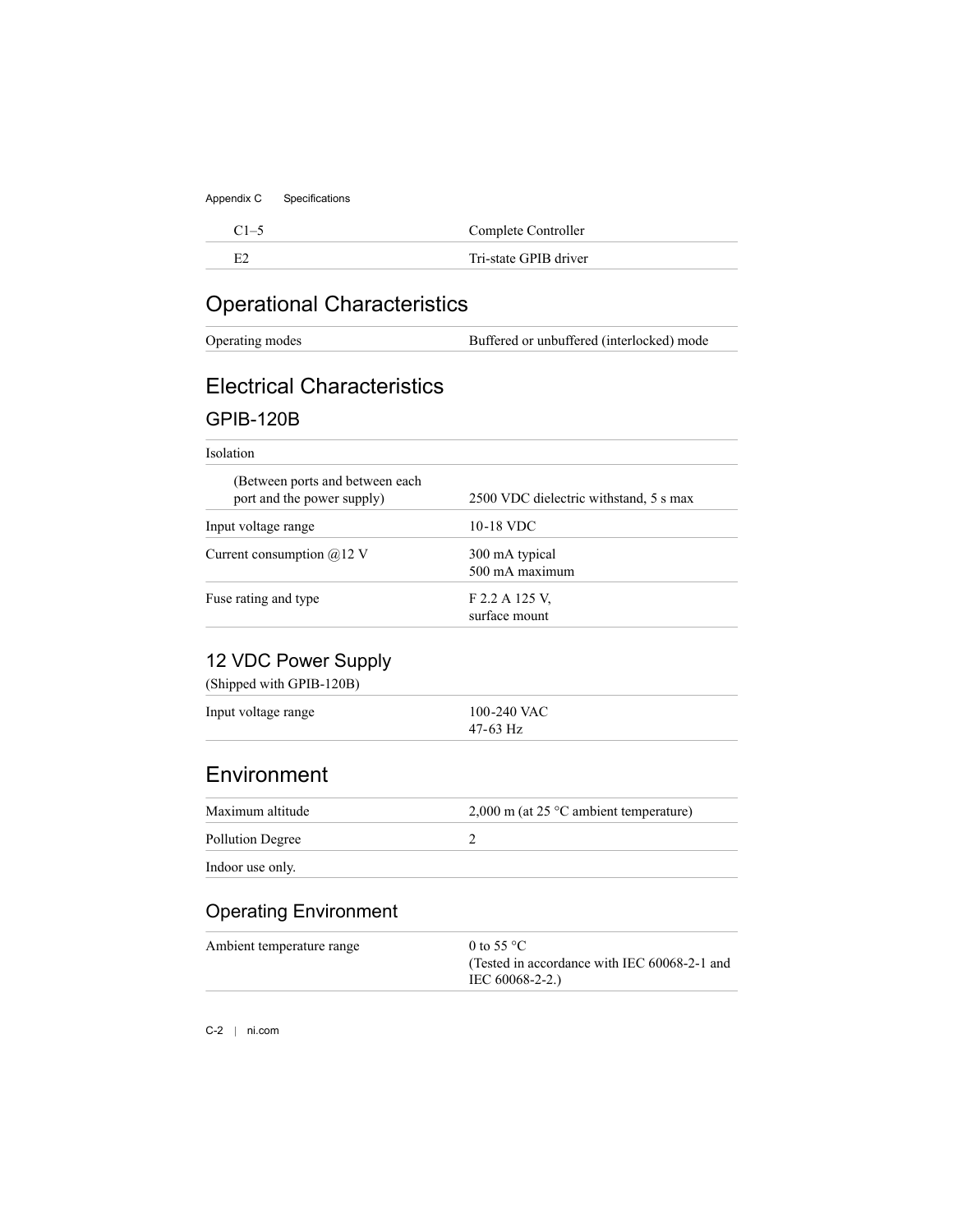

**Note** For the GPIB-120B to operate correctly over the entire specified ambient temperature range, stacking the product is not recommended.

| Relative humidity range | $10\%$ to 90%, noncondensing                   |
|-------------------------|------------------------------------------------|
|                         | (Tested in accordance with IEC $60068-2-56$ .) |

#### Storage Environment

| Ambient temperature range | -20 to 70 $^{\circ}$ C<br>(Tested in accordance with IEC 60068-2-1 and<br>$IEC 60068-2-2.$ |
|---------------------------|--------------------------------------------------------------------------------------------|
| Relative humidity range   | $5\%$ to 95%, noncondensing<br>(Tested in accordance with IEC 60068-2-56.)                 |

#### Shock and Vibration

| Operational shock | 30 g peak, half-sine, 11 ms pulse<br>(Tested in accordance with IEC 60068-2-27.<br>Test profile developed in accordance with |
|-------------------|------------------------------------------------------------------------------------------------------------------------------|
|                   | MIL-PRF-28800F.)                                                                                                             |
| Random vibration  |                                                                                                                              |
| Operating         | 5 to 500 Hz, 0.3 $g_{rms}$                                                                                                   |
| Nonoperating      | 5 to 500 Hz, 2.4 $g_{rms}$                                                                                                   |
|                   | (Tested in accordance with IEC 60068-2-64.                                                                                   |
|                   | Nonoperating test profile exceeds the                                                                                        |
|                   | requirements of MIL-PRF-28800F, Class 3.)                                                                                    |
|                   |                                                                                                                              |

## <span id="page-27-0"></span>Physical Characteristics

| Overall dimensions | $6.30 \times 3.68 \times 1.24$ in.<br>$(16.01 \times 9.35 \times 3.15$ cm) |
|--------------------|----------------------------------------------------------------------------|
| Case material      | PC-ABS plastic                                                             |
| Weight             | $8.64 \text{ oz} (245 \text{ g})$                                          |
| GPIB cable         | Type X2 shielded                                                           |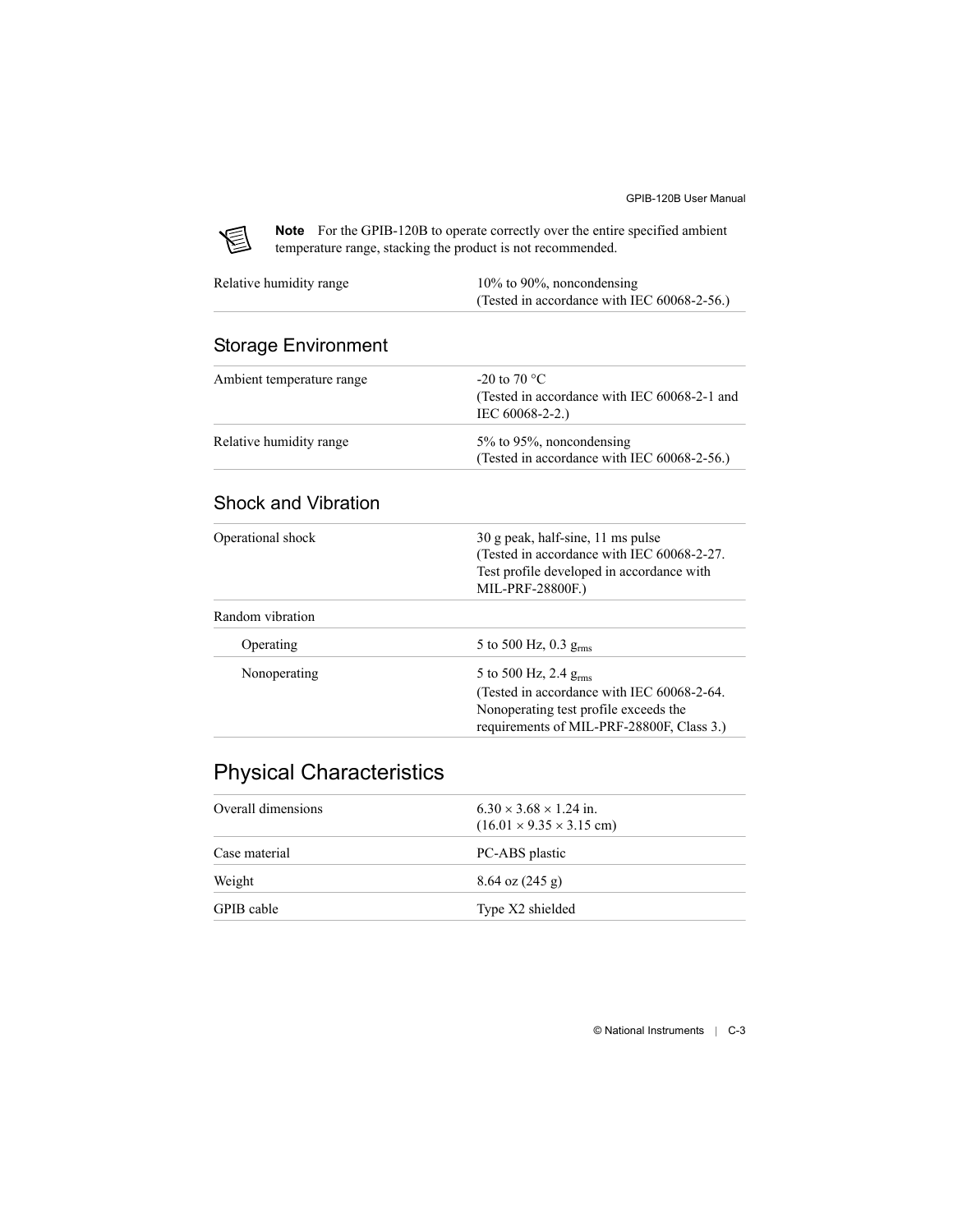

<span id="page-28-0"></span>



**Note** The GPIB-120B has threaded inserts for mounting options.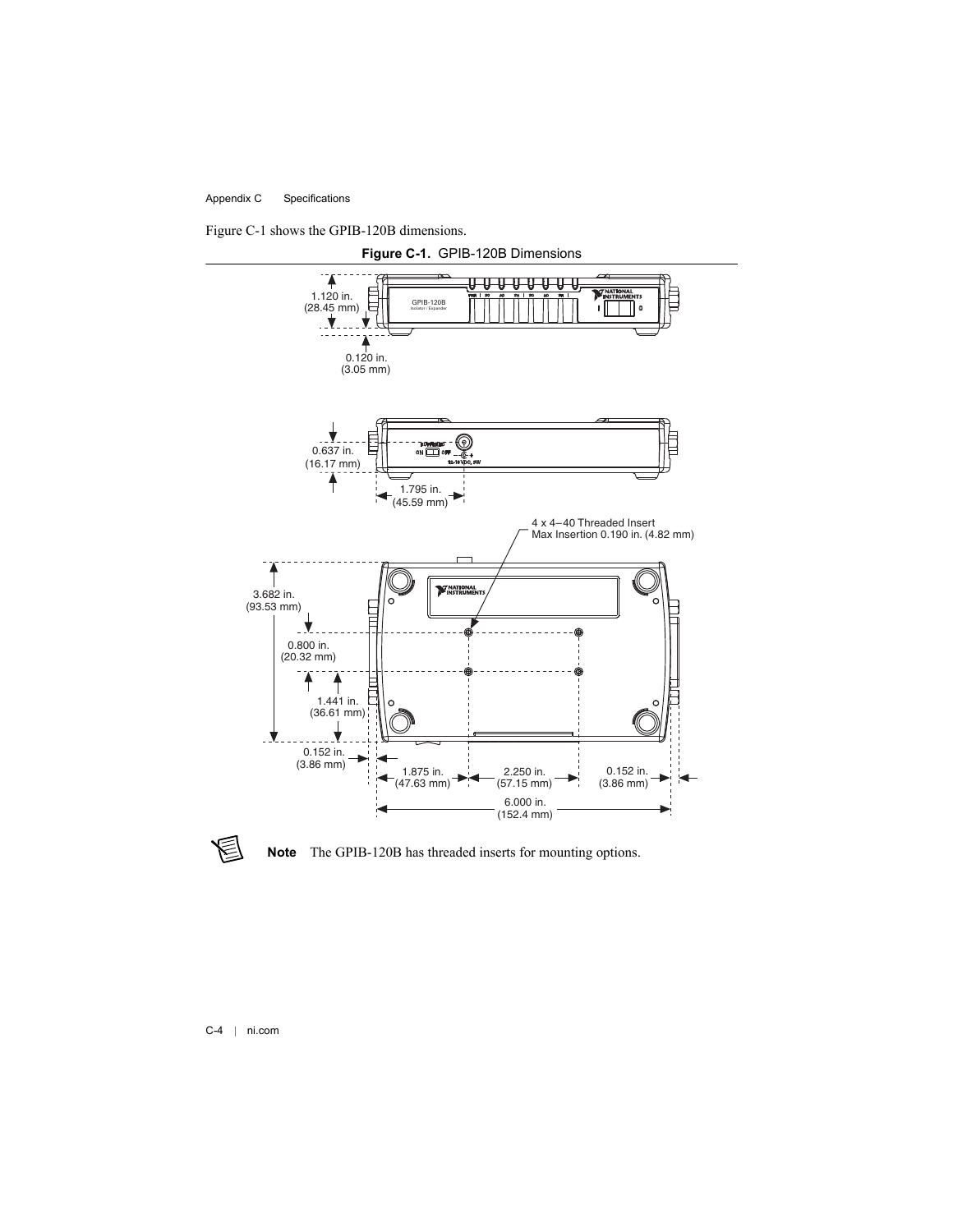# <span id="page-29-5"></span>**Safety**

This product is designed to meet the requirements of the following standards of safety for information technology equipment:

- IEC 61010-1, EN 61010-1
- UL 61010-1, CSA C22.2 No. 61010-1



<span id="page-29-2"></span>**Note** For UL and other safety certifications, refer to the product label or the *[Product Certifications and Declarations](#page-29-0)* section.

# Electromagnetic Compatibility

This product meets the requirements of the following EMC standards for electrical equipment for measurement, control, and laboratory use:

- EN 61326-1 (IEC 61326-1): Class A emissions: Basic immunity
- EN 55011 (CISPR 11): Group 1, Class A emissions
- AS/NZS CISPR 11: Group 1, Class A emissions
- FCC 47 CFR Part 15B: Class A emissions
- $ICES-001$ <sup> $\cdot$ </sup> Class A emissions



**Note** For the standards applied to assess the EMC of this product, refer to the *[Product Certifications and Declarations](#page-29-0)* section.



<span id="page-29-4"></span><span id="page-29-1"></span>**Note** For EMC compliance, operate this device with shielded cabling.

# CE Compliance  $\zeta \epsilon$

This product meets the essential requirements of applicable European Directives as follows:

- 2014/35/EU; Low-Voltage Directive (safety)
- 2014/30/EU; Electromagnetic Compatibility Directive (EMC)

# <span id="page-29-0"></span>Product Certifications and Declarations

Refer to the product Declaration of Conformity (DoC) for additional regulatory compliance information. To obtain product certifications and the DoC for NI products, visit ni.com/certification, search by model number or product line, and click the appropriate link in the Certification column.

# <span id="page-29-3"></span>Environmental Management

NI is committed to designing and manufacturing products in an environmentally responsible manner. NI recognizes that eliminating certain hazardous substances from our products is beneficial to the environment and to NI customers.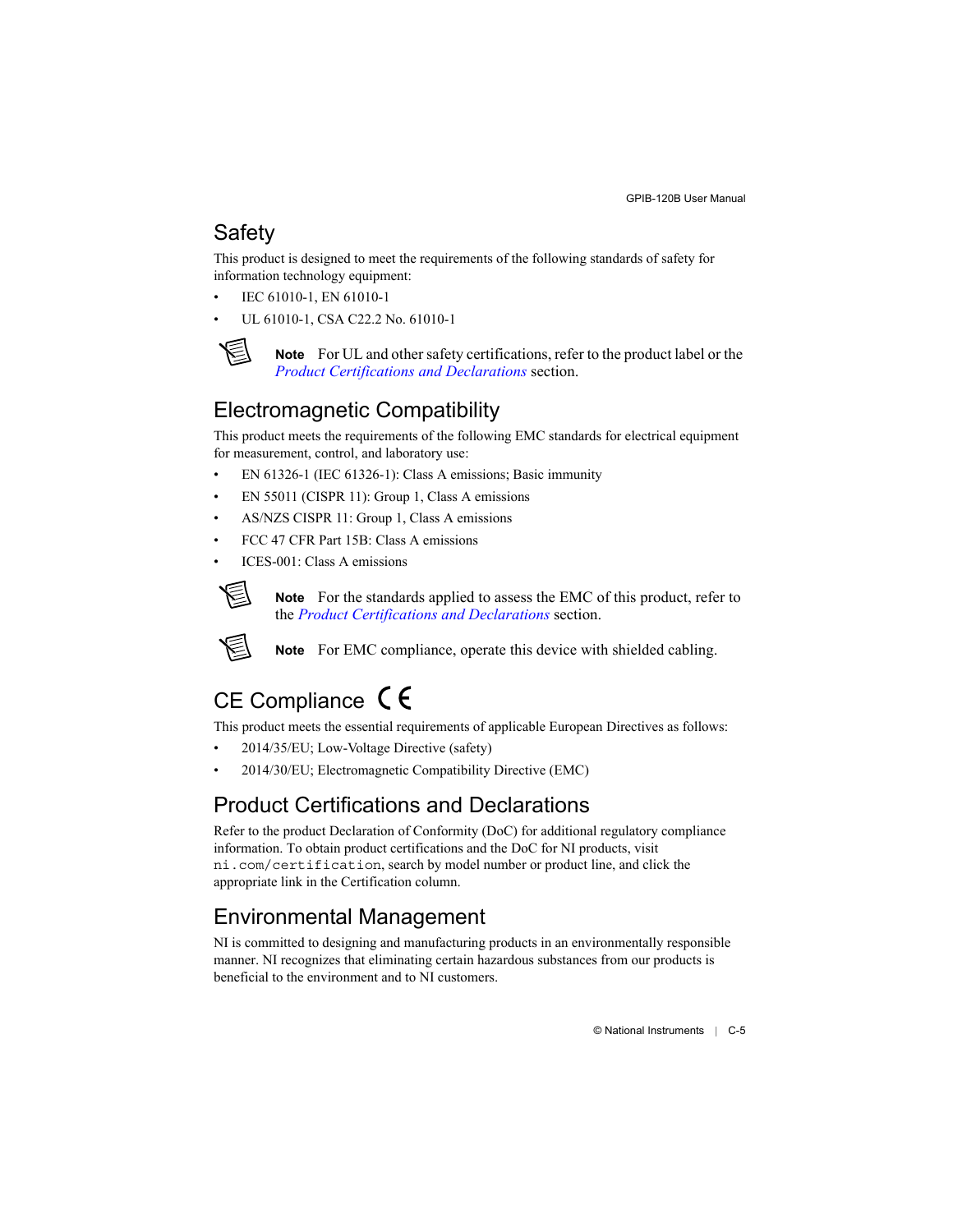For additional environmental information, refer to the *Minimize Our Environmental Impact* web page at ni.com/environment. This page contains the environmental regulations and directives with which NI complies, as well as other environmental information not included in this document.

#### Waste Electrical and Electronic Equipment (WEEE)



 $\bigoplus \bigoplus$ 

**EU Customers** At the end of the product life cycle, all NI products must be disposed of according to local laws and regulations. For more information about how to recycle NI products in your region, visit ni.com/environment/weee.

#### <span id="page-30-0"></span>电子信息产品污染控制管理办法 (中国 RoHS)

中国客户 National Instruments 符合中国电子信息产品中限制使用某些有害物质指令 (RoHS)。<br>关于 National Instruments 中国 RoHS 合规性信息,请登录 ni .com/environment/rohs\_china。 关于 National Instruments 中国 RoHS 合规性信息,请登录 ni . com/environment/rohs\_china。<br>(For information about China RoHS compliance, go to ni . com/environment/rohs\_china.)<br>.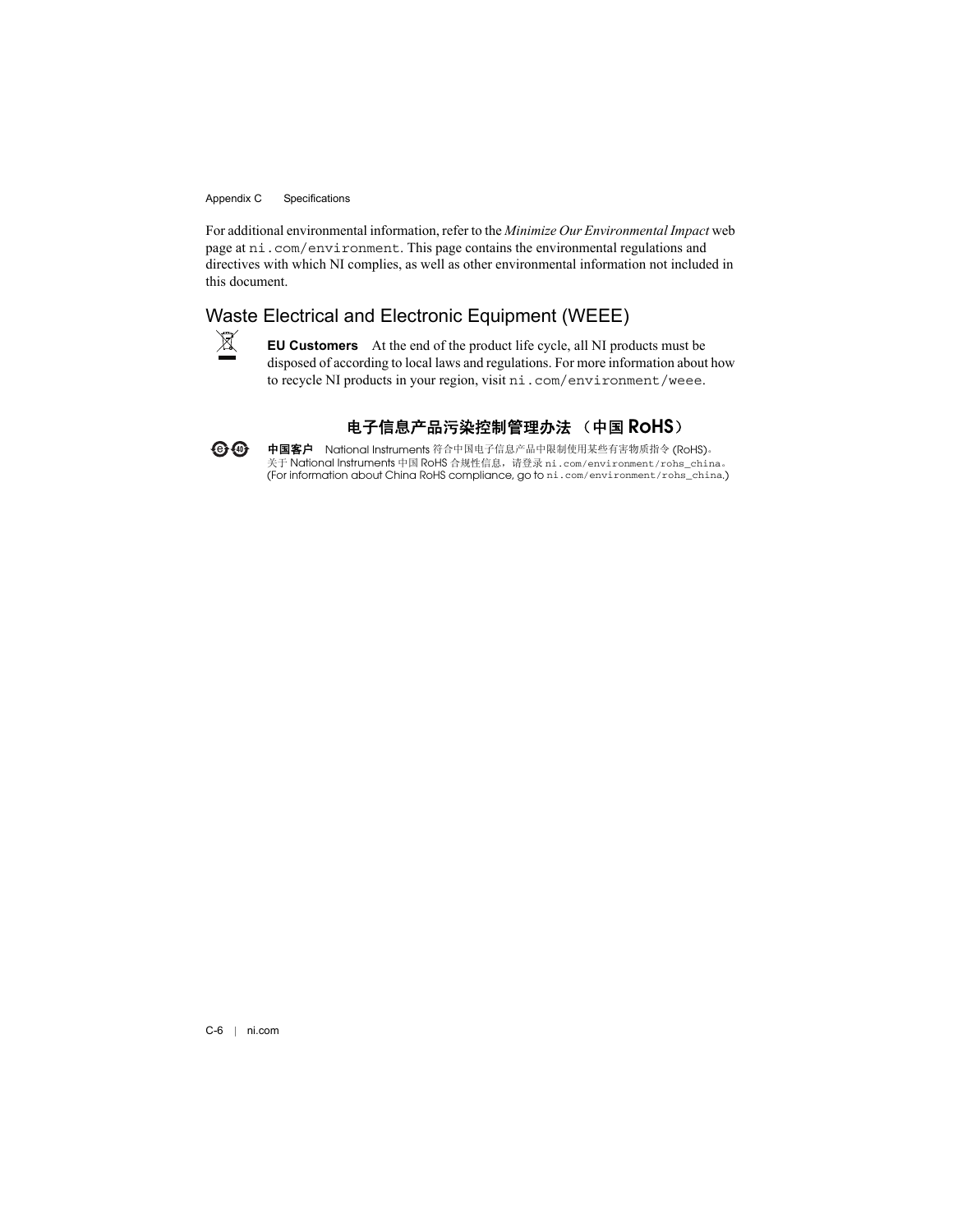# <span id="page-31-2"></span><span id="page-31-0"></span>NI Services

NI provides global services and support as part of our commitment to your success. Take advantage of product services in addition to training and certification programs that meet your needs during each phase of the application life cycle; from planning and development through deployment and ongoing maintenance.

To get started, register your product at  $ni$ .com/myproducts.

As a registered NI product user, you are entitled to the following benefits:

- Access to applicable product services.
- Easier product management with an online account.
- Receive critical part notifications, software updates, and service expirations.

Log in to your MyNI user profile to get personalized access to your services.

# Services and Resources

- **Maintenance and Hardware Services—**NI helps you identify your systems' accuracy and reliability requirements and provides warranty, sparing, and calibration services to help you maintain accuracy and minimize downtime over the life of your system. Visit [ni.com/](http://www.ni.com/services) [services](http://www.ni.com/services) for more information.
	- **Warranty and Repair—**All NI hardware features a one-year standard warranty that is extendable up to five years. NI offers repair services performed in a timely manner by highly trained factory technicians using only original parts at an NI service center.
	- **Calibration—**Through regular calibration, you can quantify and improve the measurement performance of an instrument. NI provides state-of-the-art calibration services. If your product supports calibration, you can obtain the calibration certificate for your product at [ni.com/calibration](http://www.ni.com/calibration).
- **System Integration**—If you have time constraints, limited in-house technical resources, or other project challenges, National Instruments Alliance Partner members can help. To learn more, call your local NI office or visit [ni.com/alliance](http://www.ni.com/alliance).

<span id="page-31-1"></span>D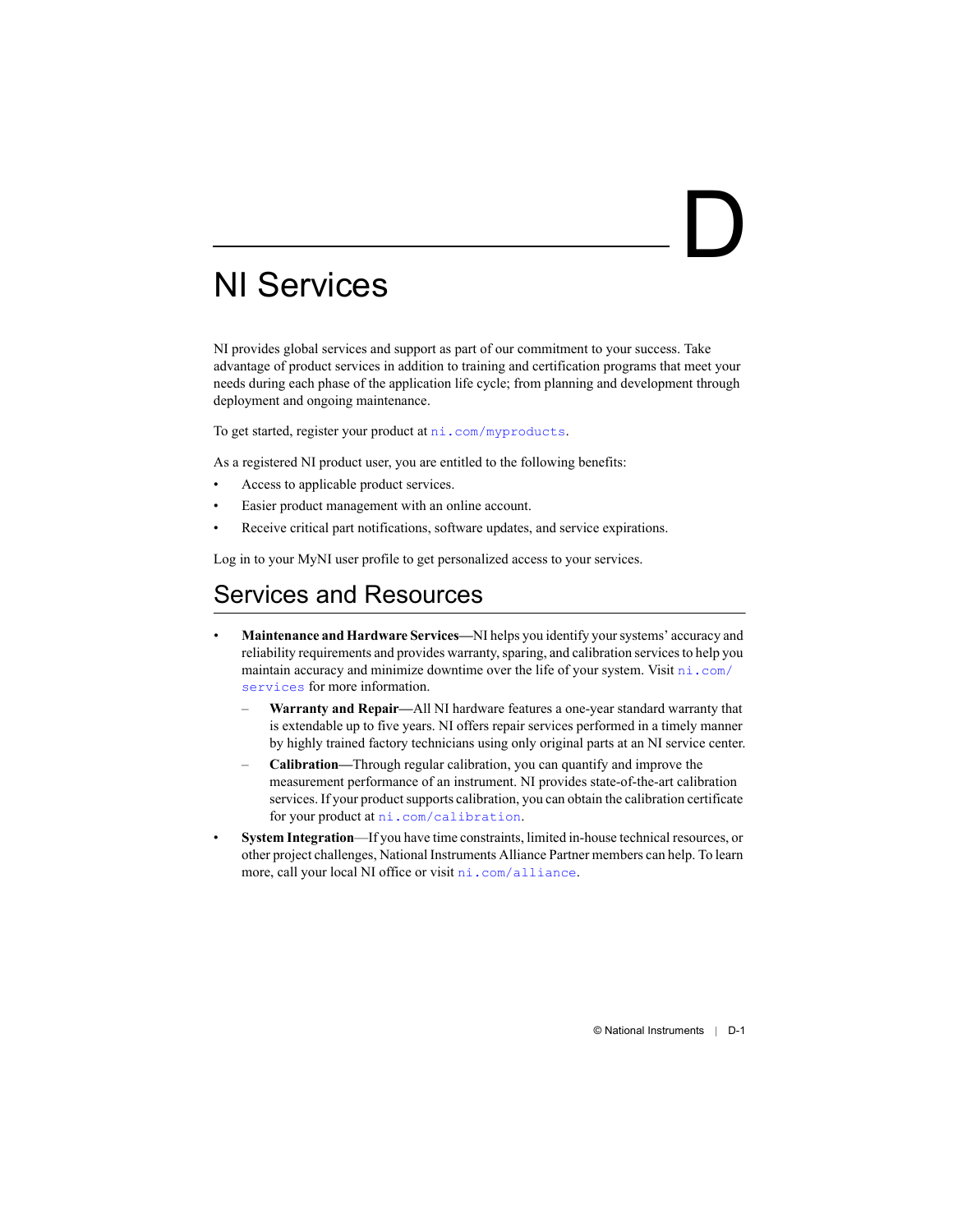- **Training and Certification—**The NI training and certification program is the most effective way to increase application development proficiency and productivity. Visit [ni.com/training](http://www.ni.com/training) for more information.
	- The Skills Guide assists you in identifying the proficiency requirements of your current application and gives you options for obtaining those skills consistent with your time and budget constraints and personal learning preferences. Visit [ni.com/](http://www.ni.com/skills-guide) [skills-guide](http://www.ni.com/skills-guide) to see these custom paths.
	- NI offers courses in several languages and formats including instructor-led classes at facilities worldwide, courses on-site at your facility, and online courses to serve your individual needs.
- **Technical Support—Support at [ni.com/support](http://www.ni.com/support) includes the following resources:** 
	- **Self-Help Technical Resources—**Visit [ni.com/support](http://www.ni.com/support) for software drivers and updates, a searchable KnowledgeBase, product manuals, step-by-step troubleshooting wizards, thousands of example programs, tutorials, application notes, instrument drivers, and so on. Registered users also receive access to the NI Discussion Forums at [ni.com/forums](http://www.ni.com/forums). NI Applications Engineers make sure every question submitted online receives an answer.
	- **Software Support Service Membership—**The Standard Service Program (SSP) is a renewable one-year subscription included with almost every NI software product, including NI Developer Suite. This program entitles members to direct access to NI Applications Engineers through phone and email for one-to-one technical support, as well as exclusive access to online training modules at  $ni$ .  $com/$ [self-paced-training](http://www.ni.com/self-paced-training). NI also offers flexible extended contract options that guarantee your SSP benefits are available without interruption for as long as you need them. Visit [ni.com/ssp](http://www.ni.com/ssp) for more information.
- **Declaration of Conformity (DoC)—**A DoC is our claim of compliance with the Council of the European Communities using the manufacturer's declaration of conformity. This system affords the user protection for electromagnetic compatibility (EMC) and product safety. You can obtain the DoC for your product by visiting [ni.com/certification](http://www.ni.com/certification).

For information about other technical support options in your area, visit ni, com/services, or contact your local office at [ni.com/contact](http://www.ni.com/contact).

You also can visit the Worldwide Offices section of  $ni$ , com/niglobal to access the branch office websites, which provide up-to-date contact information, support phone numbers, email addresses, and current events.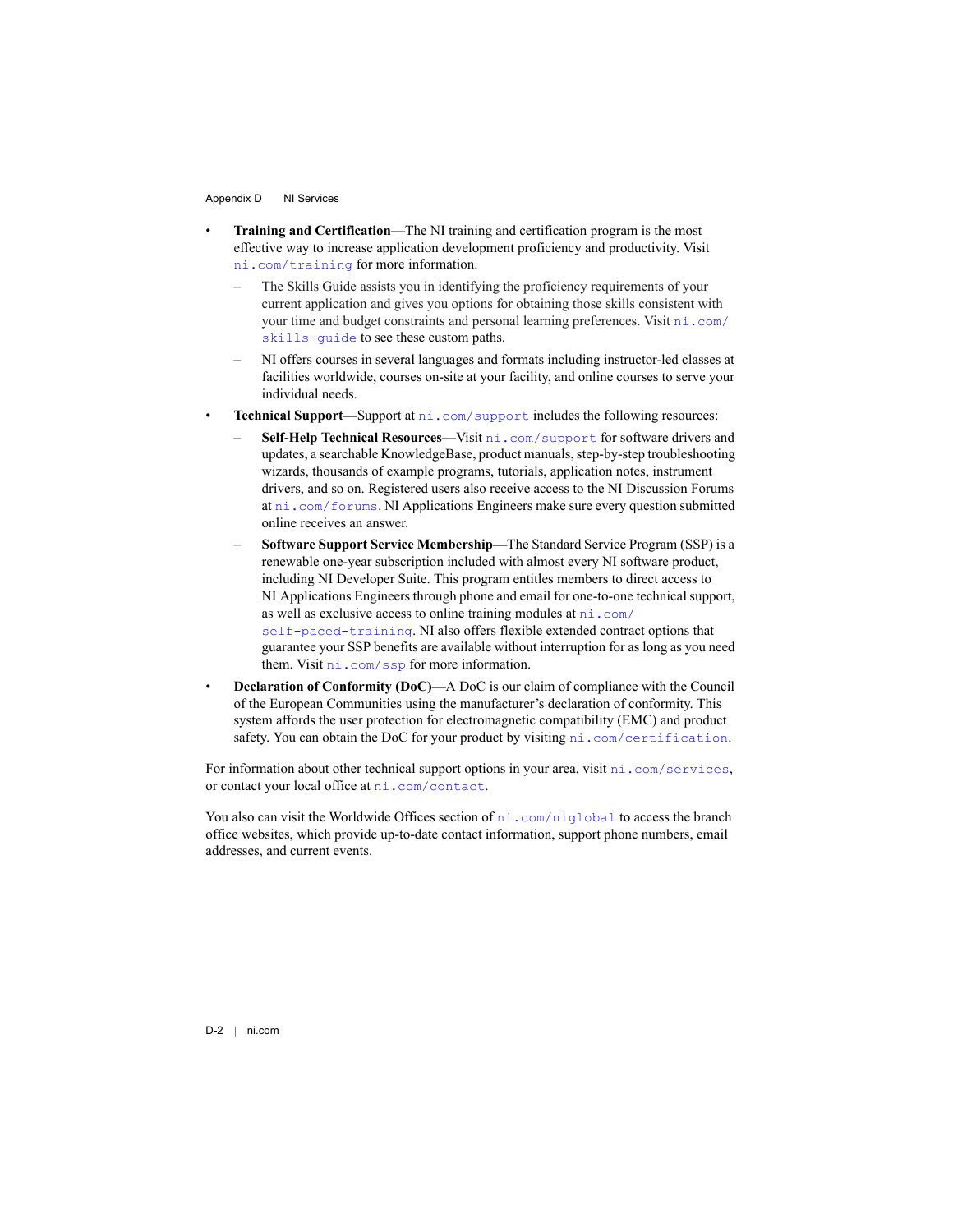#### <span id="page-33-0"></span>A

[active controller detection, 2-2](#page-12-9)

### $\mathsf{C}$

[CE compliance specifications, C-5](#page-29-1) configuring [data transfer modes, 2-2](#page-13-5) [buffered, 2-2](#page-13-6) [setting, 2-3](#page-14-5) [switch setting, buffered \(figure\),](#page-14-6)  2-3 [unbuffered, 2-2](#page-13-7) [hardware, 3-1](#page-16-3) [parallel poll response modes, 2-4](#page-15-1) [linear and star system \(figure\), A-5](#page-20-2) [requirements, A-5](#page-21-0) [system configuration specifications, C-1](#page-25-2) [connector and signal assignment \(figure\), A-4](#page-20-3) [controller-in-charge and system controller,](#page-18-0)   $A-2$ [controllers, A-1](#page-17-2)

#### D

[data direction control, 2-3](#page-14-7) [data transfer modes, 2-2](#page-13-5) [buffered, 2-2](#page-13-6) [setting, 2-3](#page-14-5) [switch setting, buffered \(figure\), 2-3](#page-14-6) [unbuffered, 2-2](#page-13-7) [description of GPIB-120B, 1-1](#page-8-4) [DIN rail mount kit \(figure\), 1-4](#page-11-2) documentation related documentation, *[ix](#page-7-2)*

#### E

[electrical characteristics, C-2](#page-26-0) [electromagnetic compatibility, C-5](#page-29-2) [environmental management specifications,](#page-29-3)   $C-5$ [equipment, optional, 1-3](#page-10-3)

extension system, typical [logical configuration \(figure\), 1-2](#page-9-1) [physical configuration \(figure\), 1-2](#page-8-5)

### G

[getting started, 1-3](#page-10-4) [GPIB basics, A-1](#page-17-3) [configuration requirements, A-5](#page-21-0) [connector and signal assignment](#page-20-4)  (figure), A-4 [controller-in-charge and system](#page-18-0)  controller, A-2 GPIB signals and lines [data lines, A-2](#page-18-1) [handshake lines \(table\), A-3](#page-19-2) [interface management lines \(table\),](#page-19-3)  A-3 [linear and star system configuration](#page-20-2)  (figure), A-5 [physical and electrical characteristics,](#page-19-4)   $A-3$ [talkers, listeners, and controllers, A-1](#page-17-2) [types of messages, A-1](#page-17-4) [GPIB signals and lines, A-2](#page-18-2) GPIB-120B [connecting, 3-1](#page-16-4) [description of, 1-1](#page-8-4)

#### H

[handshake lines \(table\), A-3](#page-19-5) hardware [configuring, 3-1](#page-16-3) [parallel poll response modes, 2-4](#page-15-1) [data transfer modes, 2-2](#page-13-5) [buffered, 2-2](#page-13-6) [setting, 2-3](#page-14-5) [switch setting, buffered \(figure\),](#page-14-6)   $2 - 3$ [unbuffered, 2-2](#page-13-7) [overview, 2-1](#page-12-10)